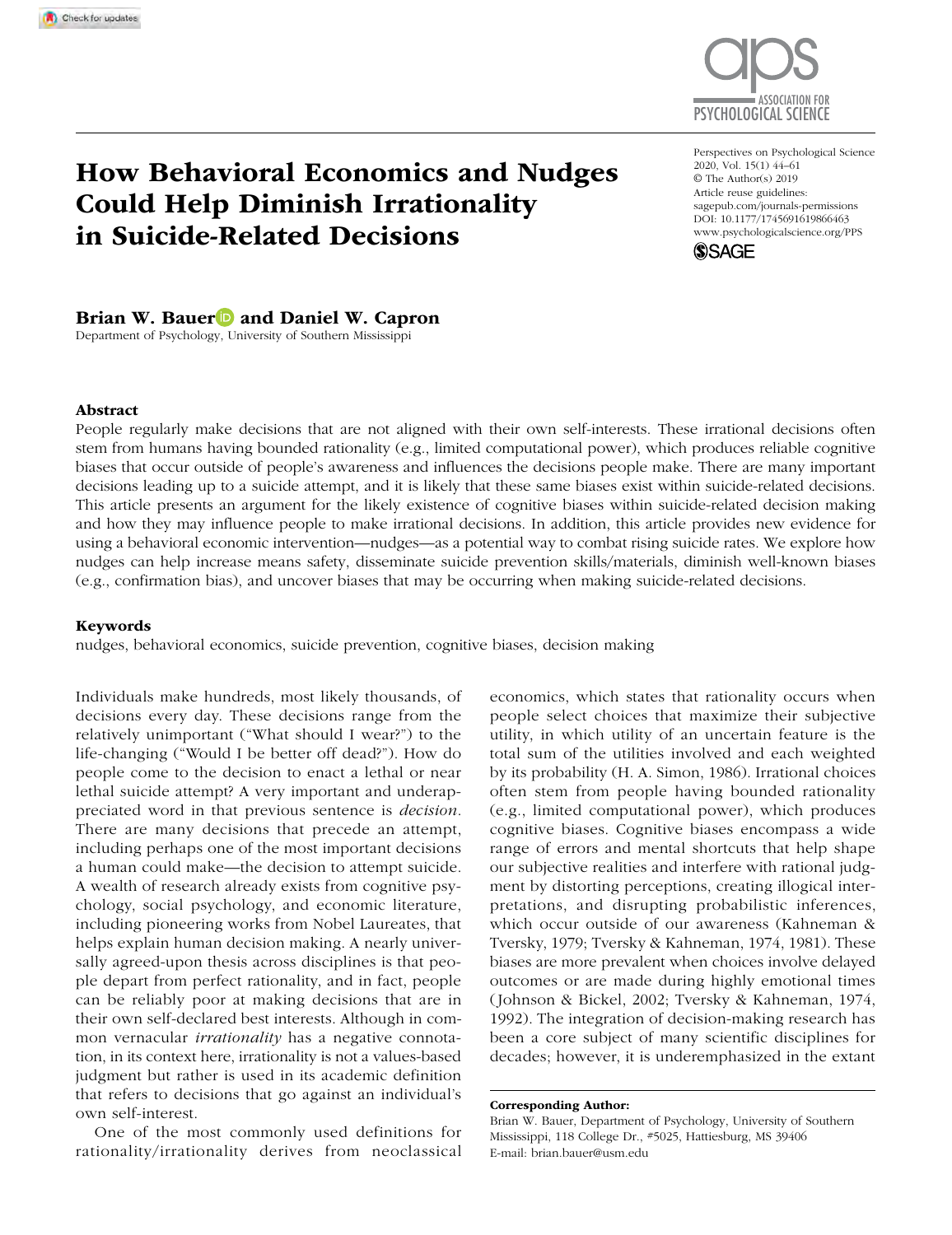suicide literature. This omission is problematic because a person must not only make a decision to attempt suicide but also make this decision often under the worst conditions for rational decisions: quickly and in a highly emotional state.

There is also a growing body of literature on how to manage cognitive biases to help people make more rational decisions. Several academic areas, such as behavioral economics, take these psychological phenomena (e.g., cognitive biases) into consideration when attempting to understand human decision-making behaviors. A result of this work is the behavioral economic-informed intervention, called *nudges* (Thaler & Sunstein, 2008). Nudges attempt to influence a person's choice, behavior, or judgment in a predictable way by circumventing, diminishing, or in some cases leveraging cognitive biases to increase the likelihood that a person will perform rationally in his or her own self-declared interests without restricting a person's choice or autonomy (Hansen, 2016; Thaler & Sunstein, 2008). A crucial aspect of constructing effective nudges is understanding what possible biases may be interfering with rational thought and then creating nudges that target those biases directly. Research has shown nudges to be costand time-effective interventions that are comparable with other traditional interventions in areas such as health care, education, and government campaigns (Benartzi et al., 2017; Reisch & Sunstein, 2016).

Specifically, nudges appear appropriate for use in suicide prevention efforts. Nudges have been shown to increase means safety and treatment-seeking behaviors, increase confidence in epidemiological accuracy, and help disseminate suicide prevention skills (Bauer, 2019; Bauer & Capron, 2019a, 2019b; Bauer, Tucker, & Capron, 2019; Jaroszewski, Morris, & Nock, 2019; Stanley, 2019). Similar to behavioral economics, suicide researchers and those involved in prevention work may benefit from integrating these psychological phenomena into their work when attempting to understand suicide-related decision making. The plethora of low-cost, effective nudge interventions from other areas could help reduce biases existing around suicide-related decisions (e.g., means storage practices, treatment seeking, suicide attempts). Given the tremendous (i.e., 10th leading cause of death in the United States) and growing (i.e., U.S. suicide rate up 33% since 1999; Hedegaard, Curtin, & Warner, 2018) publichealth burden of suicide, nudges could be an innovative, low-cost, and scalable intervention.

# Evidence for Disrupted Decision Making in Suicide Attempts

From the extant literature on suicide (e.g., qualitative accounts, survival rates of attempt survivors, means safety, and means substitution) comes evidence that

most suicides are the result of irrational decision making. Many qualitative accounts from suicide attempt survivors describe how they remember thinking they made the wrong decision by attempting suicide mere moments after they began to enact an attempt (Godlasky & Dastagir, 2018). In addition to these qualitative data, there is evidence rejecting the common myth stating that individuals who want to die by suicide eventually will (Joiner, 2010). In a few large samples of suicide attempters, researchers found that approximately 90% of individuals did not go on to die by suicide (Owens, Horrocks, & House, 2002; Runeson, Haglund, Lichtenstein, & Tidemalm, 2016; Seiden, 1978; Tidemalm, Långström, Lichtenstein, & Runeson, 2008), and approximately 75% of those attempters did not go on to make another attempt (Owens et al., 2002; Seiden, 1978). A separate line of research showed that when lethal means (i.e., the item used in a suicide, e.g., a firearm) are made less available or more difficult to access, overall suicide rates decrease (Anestis & Anestis, 2015; Beautrais, Fergusson, & Horwood, 2006; Leenaars, Moksony, Lester, & Wenckstern, 2003; Loftin, McDowall, Wiersema, & Cottey, 1991; Lubin et al., 2010; Nordentoft, Qin, Helweg-Larsen, & Juel, 2006). People overwhelmingly do not substitute with other suicide methods (Amos, Appleby, & Kiernan, 2001; Daigle, 2005). If the thesis were true that most people who want to kill themselves will or if suicide were the choice that brought the most subjective utility, it is more likely that we would see higher rates of means substitution and a decrease in survivor rates. Instead, these studies suggest that people retrospectively find greater utility in continuing to live their life after a suicidal crisis has ended compared with the prospect of ending their life.

Compared with how most other major decisions in life are made, the decision-making process for attempting suicide often appears markedly different. People can have increased risk (e.g., depressive symptoms, suicidal ideation) for several years, but the actual decision to attempt suicide often occurs rather quickly (Millner, Lee, & Nock, 2017; T. R. Simon et al., 2001; C. L. Williams, Davidson, & Montgomery, 1980). Conclusions drawn from the extant literature regarding the role of impulsivity in suicide attempts remain equivocal. This is probably because impulsivity has many proposed constructs (e.g., delayed discounting of rewards, response inhibition, sensation seeking, risk taking, lack of forethought), is assessed by different measurement types (e.g., self-report, event-related potentials, behavioral observation), and has many possible interaction effects that correlate with suicide attempts (e.g., psychiatric disorders, capability for suicide; Anestis & Joiner, 2011; for a review, see Moeller, Barratt, Dougherty, Schmitz, & Swann, 2001). Although suicide attempts cannot merely be attributable to impulsivity as the main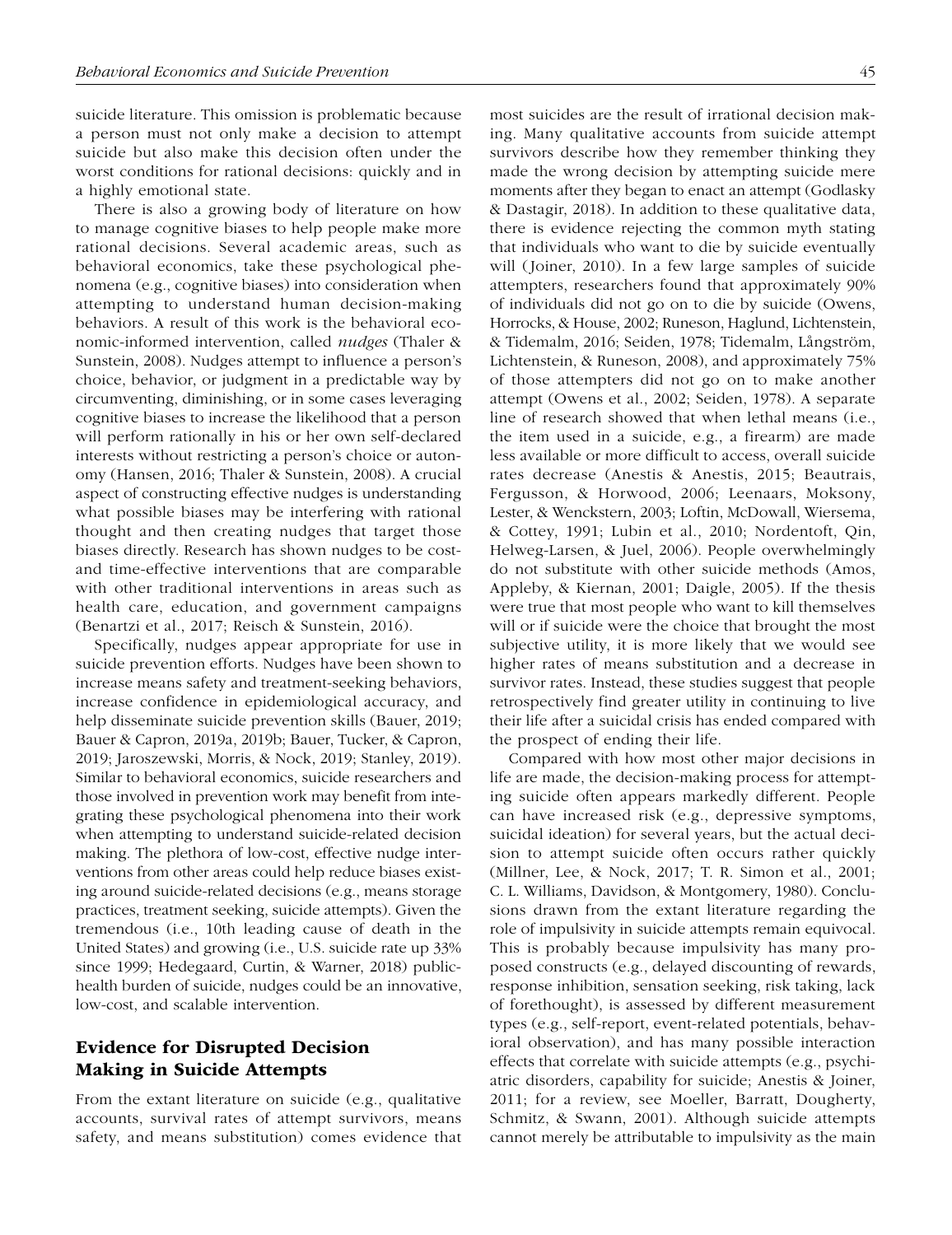mechanism, impulsivity appears to be associated with suicidal behaviors. Primarily, disorders characterized by severe anxiety or agitation and poor impulse control are most associated with suicide plan and attempt (Nock, Hwang, Sampson, & Kessler, 2010; Nock et al., 2014). In addition, differences in delayed discounting correlate with high- versus low-lethality attempts (Dombrovski et al., 2011), and trait impulsivity facets (e.g., low premeditation, elevated urgency) distinguish individuals with varying aspects of suicidality (Klonsky & May, 2010).

Studies investigating the timeline of suicide-related thoughts and behaviors are also consistent with the notion that constructs related to impulsivity appear to be involved in suicidal behaviors (Millner et al., 2017; T. R. Simon et al., 2001; C. L. Williams et al., 1980). Several studies have found that the onset for suicidal ideation (i.e., thoughts desiring death by suicide) is years before an attempt, but the time between making the actual decision to attempt and attempting suicide is usually within an hour; many (25%–40%) occur within a 5-min period (Millner et al., 2017; T. R. Simon et al., 2001; C. L. Williams et al., 1980). These studies indicate that a considerable number of people sit with the actual decision to die for 5 min before making an attempt and are making that decision under extreme emotional distress. It is difficult to imagine making the decision to buy a house, to marry, or any other major life decision and then acting on that decision 5 min later. Suicide attempts are unlike nearly any other comparable decision humans make in that they are lifealtering decisions made during highly emotional periods and acted on within mere minutes.

There are also the much less quantifiable parameters such as what factors need to be present and how much time is needed to make a rational decision about ending one's life. Looking at physician-assisted suicides, laws uniformly mandate several requests from the patient separated by waiting periods (weeks to months) made in different variations (e.g., verbal, written), have their cognitive capacity evaluated by mental-health professionals, and achieve consensus among two or more independent medical professionals reaching a similar prognosis (Pereira, 2011). This requirement results in an average of 48 weeks between the initial request and death in some U.S. states (National Center for Health Statistics, 2017). Most of these requests come from people with terminal illnesses. However, a few countries, such as The Netherlands, allow euthanasia because of psychiatric illnesses alone (Regional Euthanasia Review Committees, 2015) and have similar criteria (Kim, De Vries, & Peteet, 2016). In The Netherlands between 2011 and 2014, there were 85 cases of euthanasia/physician-assisted suicides compared with 7,101

noneuthanasia suicide deaths (Kim et al., 2016; Regional Euthanasia Review Committees, 2015; World Health Organization, 2018). Although there will probably never be a consensus on the criteria needed to classified a suicide as a rational suicide, there is a stark difference between the timing and procedures used by the legal system and those used by individuals considering suicide.

Finally, people with past suicide attempts have deficits in abilities and higher rates of behavior that are strongly linked to irrational decision making. Indeed, there is a burgeoning line of research evidencing problem-solving and decision-making deficits in individuals with a history of suicide-related thoughts and behaviors (Dombrovski & Hallquist, 2017) as well as a significant literature base finding high rates of gambling (Wong, Cheung, Conner, Conwell, & Yip, 2010) and addiction (Vijayakumar, Kumar, & Vijayakumar, 2011) behaviors in such individuals. Suicide attempters tend to make poorer decisions in laboratory experiments concerning decision making (e.g., Iowa Gambling Task, Cambridge Gambling Task; Jollant et al., 2005; Jollant et al., 2010; Richard-Devantoy, Berlim, & Jollant, 2014) by disregarding critical information such as ignoring probabilities or neglecting decision-relevant information and feedback (Ackerman et al., 2015; Clark et al., 2011; Dombrovski et al., 2010), possibly because of the presence of emotional dysfunction (Jollant et al., 2005). These decisionmaking deficits are reflected by the disruption of expected value signals in certain regions of the brain (e.g., ventromedial prefrontal cortex; Dombrovski, Szanto, Clark, Reynolds, & Siegle, 2013) and are similar to those found in patients with forms of dementia (Deakin, Rahman, Nestor, Hodges, & Sahakian, 2004).

Furthermore, studies have found that individuals with a history of suicidal behaviors showed decreased activation within the lateral orbitofrontal cortex during risky choices under uncertainty (Jollant et al., 2010), which adds to the evidence base suggesting individuals with a history of suicide attempts may have neurocognitive vulnerabilities to disadvantageous decision making (Jollant, Lawrence, Olié, Guillaume, & Courtet, 2011). Studies investigating the role of cognitive abilities in other domains that relate to accurate decision making (e.g., intelligence, executive functioning, memory, attention) show reliable yet modest effect sizes in their ability to distinguish suicidal ideators from attempters (Saffer & Klonsky, 2018; Szanto, 2017). Together, this research suggests that these types of stable factors related to impaired decision-making and problemsolving abilities likely create additional vulnerabilities to acting on a suicide attempt when a person enters a suicidal crisis and/or creates a higher likelihood of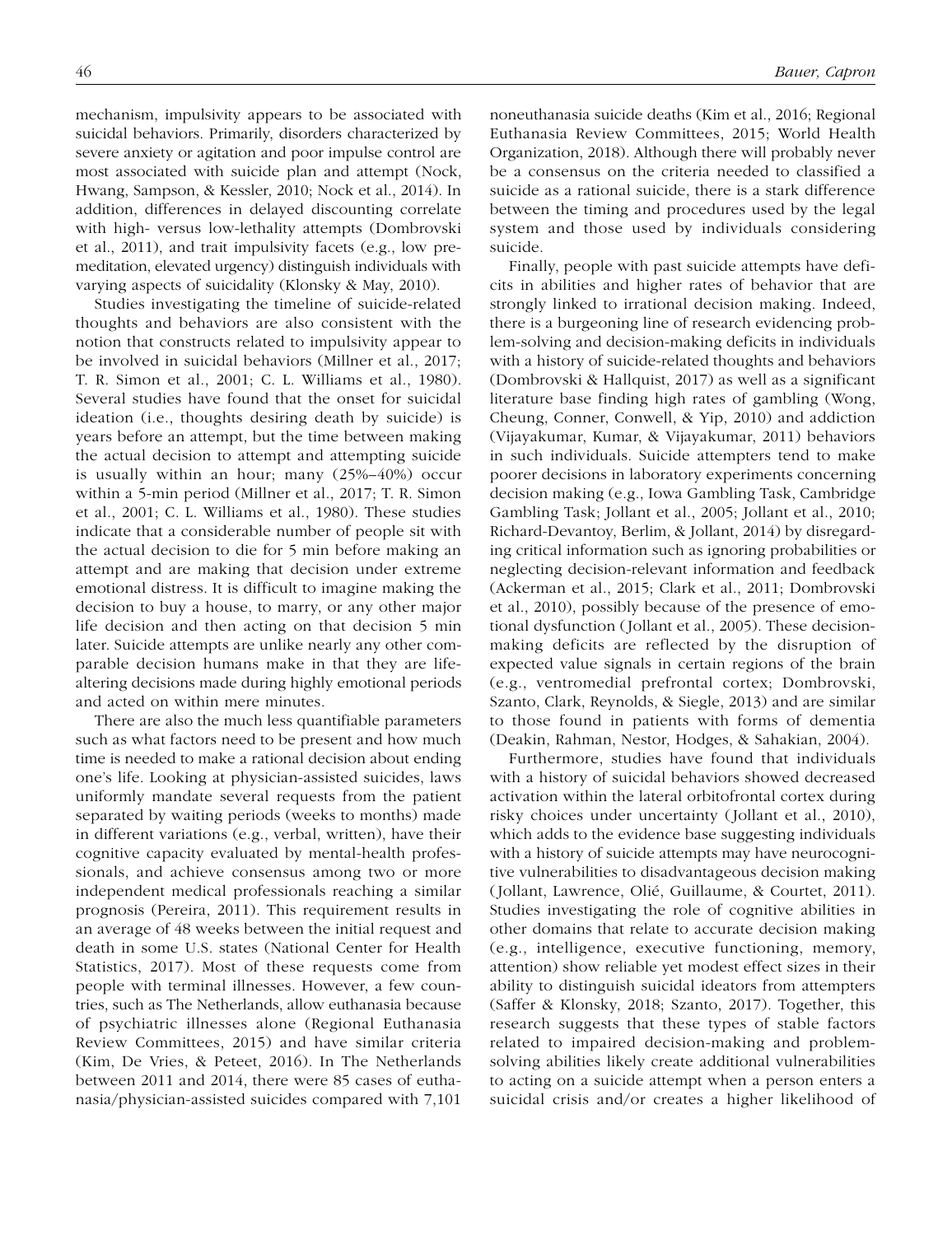making poor decisions throughout the lifetime that lead to worse outcomes.

#### Why People Make Irrational Decisions

The traditional neoclassical economic model has been the preeminent model for understanding human decision making. This model states that humans are unemotional, calculating, economical maximizers with unbounded rationality, willpower, and selfishness. The neoclassical economic model rests on expected utility theory, which posits that people are rational and make decisions on the basis of probability—by accurately multiplying the possibilities of different outcomes (Colander, 2000). However, the Nobel Prize–winning work of Kahneman and Tversky (1979) massively shifted academic areas toward understanding economic and decision-making behaviors through prospect theory and the lens of bounded rationality. Unlike the neoclassical economic model, prospect theory suggests that humans are constrained by the limits of time, knowledge, and computational capacity when making inferences about unknown features of the world.

Thus, all humans are susceptible to cognitive biases that occur outside of their awareness and increase the likelihood of irrational decision making/making decisions that go against their own self-interests (Ariely, 2008; Gigerenzer & Selten, 2002; Kahneman & Tversky, 1979; H. A. Simon, 1955). The seminal works by Kahneman and Tversky (e.g., Kahneman & Tversky, 1979; Tversky & Kahneman, 1974, 1992) and the long line of research that has followed suggest that people make decisions that go against expected utility theory maxims. Research findings on cognitive biases include major discoveries such as the tendency for humans to be risk averse (Kahneman & Tversky, 1979), to be influenced by cues that are noninformative (Tversky & Kahneman, 1974), to be impatient when considering choices (Johnson & Bickel, 2002), and to derive utility from *perceived* differences between losses and gains as opposed to *actual* outcomes (Kahneman & Tversky, 1979). Although the neoclassical model can accurately account for most of human behavior, it has been unable to explain deviations from perfect rationality. Ultimately, the results from Kahneman and Tversky created a paradigm shift that replaces long-held classical notions proclaimed by expected utility theorists with the perspective that humans can regularly be imperfect statisticians because of bounded rationality and cognitive biases.

There has been considerable investigation into the processing of human thought and how unconscious processes can influence decision making. One model that is helpful in illustrating different types of decisions and has a sizable evidence base in explaining conscious and unconscious reasoning is dual-process theory (Kahneman, 2011; Stanovich & West, 2000). Dualprocess theory posits that two distinct and separate cognitive systems underlie human thinking and reasoning, referred to as System 1 and System 2 (Kahneman, 2011). In brief, System 1 is the implicit system and is defined by reasoning characteristics such as occurring unconsciously and being rapid and automatic, evolutionarily old, nonlogical, nonverbal, and associative (Kahneman, 2011). In contrast, System 2 is the slower, deliberate, rational explicit system that is evolutionarily recent and specific to humans (Evans, 2003). There are numerous different dual-processing theories (for a review, see Barrett, Tugade, & Engle, 2004), but all agree that feelings, thoughts, and behaviors are the result of the interaction between these two systems.

It is important to note that dual-process theory—as well as related dual/two-system theories—have shown mixed evidence (Evans & Stanovich, 2013) and garnered notable criticisms that are outside the scope of this article (Gigerenzer, 2010; Keren & Schul, 2009; Kruglanski & Gigerenzer, 2011; Osman, 2004). However, most critics still acknowledge that some judgments appear to be more intuitive and some appear to be more deliberative. Instead, critics disagree on topics such as whether these judgments come from separate cognitive systems (vs. a single-process account; Kruglanski & Gigerenzer, 2011; Osman, 2004) or lie on a continuum rather than discrete types/modes. We use dual-process theory throughout this argument to help readers understand these two types of decisions but do not posit that cognitive biases and nudges depend on a two-system model. Although cognitive biases are more often found within intuitive judgments, many well-established cognitive biases and departures from rational thinking are also found when making slow, deliberate choices as well (e.g., saving for retirement).

Both System 1 and System 2 are susceptible to cognitive errors and biases, but System 1 processing appears to rely more heavily on heuristics, such as the affect heuristic (Slovic, Finucane, Peters, & MacGregor, 2002, 2007). The affect heuristic proposes that every stimulus produces an affective evaluation that is not always conscious and can be used as a mental shortcut for people to make decisions or solve problems quickly (Bargh, 1997). These basic affective reactions have been seen to predict complex evaluations such as predicting economic performance of industries (Slovic et al., 2002). Recently, at least one study found that affect outperforms basic tenets of prospect theory in predicting human decisions (Charpentier, De Neve, Li, Roiser, & Sharot, 2016). In addition, thoughts and reasoning that occur in System 2 can also be found in System 1 with enough repetition. The more a schema, representation,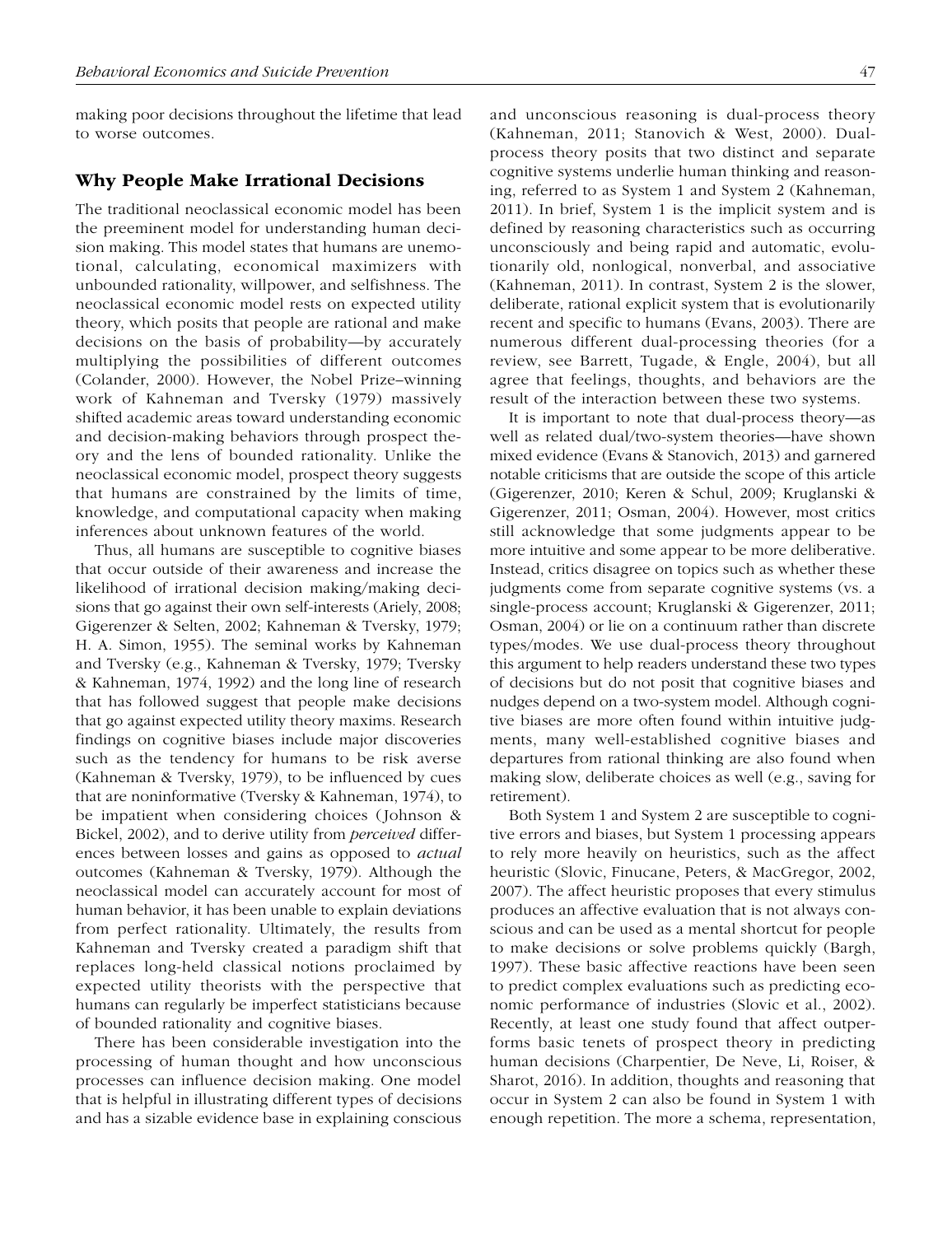or script is activated in a person's life, whether it is through controlled or automatic processes, the greater its accessibility is (Barrett et al., 2004). Taken from studies such as Millner et al. (2017), the decision to attempt suicide and the biases that have been most present (e.g., perceived burdensomeness) could be more accessible than other choices/reasons for living at the time of an attempt because of the prolonged mulling and suicidal ideation stages, which consistently activated these ideas over an extended duration.

Perhaps one of most important considerations for integrating dual system theory tenets into suicide research is that System 1 is especially affected by emotion. For example, studies have found that utilitarian judgments (i.e., minimizing costs and maximizing benefits across affected individuals; Mill, 1863) often require significantly more cognitive resources (Devine, 1989; Wegener & Petty, 1997), whereas nonutilitarian judgments are more often the result of automatic emotional processes (Greene, Morelli, Lowenberg, Nystrom, & Cohen, 2008). From the viewpoint of the interpersonal theory of suicide (ITS; Joiner, 2007; Van Orden et al., 2010), individuals with a desire to die have a sense of perceived burdensomeness and view their death as having greater utility than if they were to live (Joiner, Hom, Hagan, & Silva, 2016; Van Orden et al., 2010). However, results from Greene et al. (2008) indicate that utilitarian thinking is disrupted when there is greater cognitive load (e.g., during an emotional crisis) and inhibits a person's ability to make utilitarian judgments. Therefore, it stands to reason that during an emotional crisis, people are more likely to make inaccurate forecasts about whether their death would positively affect others.

## Factors That Help Create Cognitive Biases

Humans have bounded rationality. When decisionmaking processes occur in highly emotional periods and require forecasting future affective states or predicting the utility of prospects in the distant future, people become worse at making rational decisions. Each of these factors increases the likelihood of cognitive biases being present and exerts a greater effect when choosing between uncertain options.

Emotion can negatively affect attention, memory, and the ability to make decisions (Brosch, Scherer, Grandjean, & Sander, 2013). Particularly relevant to suicide is how integral affect (i.e., affect that is part of a person's mental representation of the choices under consideration) and incidental affect (i.e., mood states that occur indirectly of a stimulus but are present and can influence decisionmaking processes) have been shown to explain and predict judgments and decisions (Västfjäll et al., 2016). Emotions often serve many functions in decision making, such as information (e.g., "How do I feel about this?"), currency and utility (e.g., reward, punishment), a focus for new information or available representations, and a motivator (Peters, Västfjäll, Gärling, & Slovic, 2006). In addition, current mood states, irrespective of their affiliation with judgment, can influence subsequent risk judgments (Schwarz, 2004). Lastly, some evidence suggests that decision-making processes are impaired during stressful situations through laboratory experimental design (e.g., Iowa Gambling Task; Preston, Buchanan, Stansfield, & Bechara, 2007). Because suicidal crises are periods of intense emotional states, the emotions felt during that time may influence an individual's decision because he or she is contaminating judgments about the future.

The combination of our memories and appraisals of the past and present and our past and present emotions is often used to predict our emotions in the future, and these predicted emotions help motivate our actions (T. D. Wilson & Gilbert, 2008) and influence our judgments (Lerner & Keltner, 2000). However, research has repeatedly revealed that people are poor judges of their future emotional states (T. D. Wilson & Gilbert, 2005). This poor judgment is due in part to an individual's inability to accurately store and retrieve information about memories and their associated emotional content. Research suggests that our ability to accurately recall memories and past affective states—even those involving highly emotional events (e.g., 9/11, Kennedy assassination)—is quite poor (Hirst et al., 2009; Neisser & Harsch, 1992). In fact, people might forget more details when memories are formed during high-stress situations (Morgan et al., 2004), possibly because stress hormones disrupt memory processes at high levels of stress (Kirschbaum, Wolf, May, Wippich, & Hellhammer, 1996; Mabry, Gold, & McCarty, 1995). There is also substantial research suggesting that people can misremember details of an event (Loftus & Palmer, 1974; Wixted, Mickes, Clark, Gronlund, & Roediger, 2015), be manipulated to believe that they saw objects that were not present (Loftus, Miller, & Burns, 1978), or even be made to believe that events happened that never actually occurred (Loftus & Pickrell, 1995) and yet remain confident that such events are accurate (Porter, Yuille, & Lehman, 1999).

In addition to the malleability and inaccuracy of our memories (Semmler, Brewer, & Wells, 2004; Wixted et al., 2015; Wixted, Read, & Lindsay, 2016), our cognitions can also create inaccuracies when recalling previous emotional memories. Humans regularly misremember previous memories and affective states, partly because they are influenced by their current cognitive appraisals of past events as well as their current mood (Safer, Bonanno, & Field, 2001). What this evidence suggests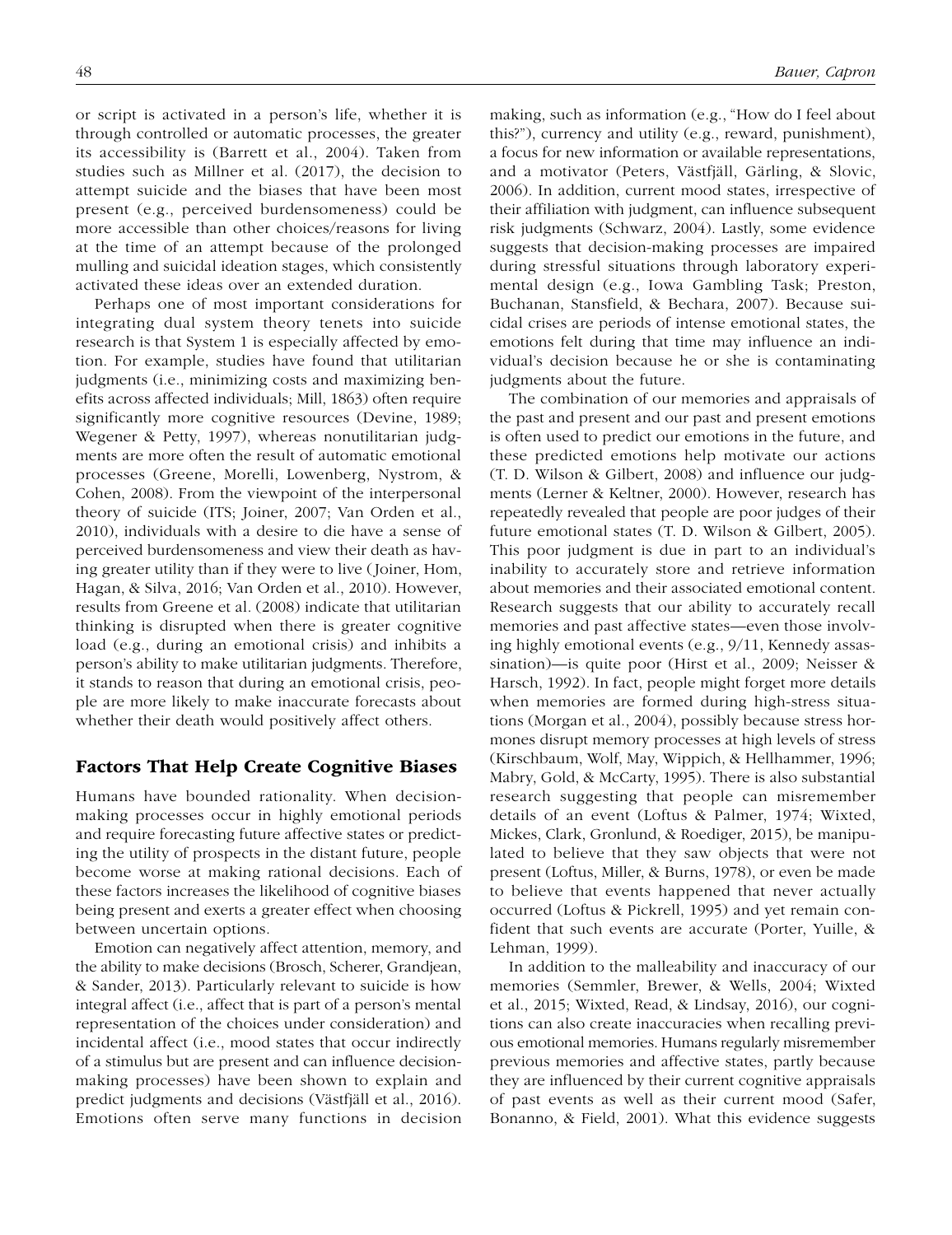is that people change how they see the past on the basis of current appraisals and emotions. Thus, when we rely on memories of previous affective states to make predictions and judgments (e.g., "Will I still feel this bad/ suicidal a year from now?"), there is a greater potential for bias because memory is malleable and influenced by current mood and appraisal.

Results from psychological, economical, and biological investigations show that most intelligent species heavily discount risks and rewards that are in the distant future and overweigh choices that are closer to the present (Kagel, Battalio, & Green, 1995). In addition, consumer research finds that although humans plan and prefer to act patiently, people act and behave impatiently (Frederick, Loewenstein, & O'Donoghue, 2002). If acting rationally, people should weigh the reward of two amounts by their absolute value; however, a hyperbolic decay model has been shown for hypothetical monetary rewards, real monetary rewards, as well as health issues such as drug and nicotine addictions (Johnson & Bickel, 2002). Furthermore, it has been well established that there is greater discounting for rewards relative to losses (Kirby & Maraković, 1996; Thaler, 1981).

Finally, neural imaging has revealed that near-term rewards are associated with increased activity in limbic and paralimbic cortical structures, which are abundant with dopaminergic innervation. However, these limbic system activations are absent when processing abstract and long-term rewards, and only activation in the lateral prefrontal cortex and its associated structures (as opposed to both, e.g., those with near-term rewards) are present (McClure, Laibson, Loewenstein, & Cohen, 2004). What these results suggest is similar to what Baumeister (1990) proposed in relation to suicidality: When people are faced with an abstract reward that will occur in the future (e.g., feeling better), they may heavily discount that option in favor of a more immediate reward (e.g., relief from pain), especially if emotions are present. That is, people may be unable to rationally weigh the long-term costs and benefits of dying versus living in relation to their own utility. Recent research has shown associations between an inability to delay larger rewards for smaller gains in people with suicidal ideation and suicide attempts (Cáceda et al., 2014; Dombrovski et al., 2011; Mathias et al., 2011). Such work provides further evidence that during a suicidal crisis, people may be unable to see alternative perspectives of their future lives and focus on immediate rewards (e.g., relief from pain), which is in line with theories of escape (Baumeister, 1990) and entrapment (O'Connor, 2011; J. M. G. Williams, Crane, Barnhofer, & Duggan, 2005).

# Suicidal Crises as an Environment for Cognitive Biases to Thrive

Suicidal crises appear to be an ideal environment for cognitive biases to thrive because these crisis periods are usually unexpected, involve novel decisions with distant outcomes, and contain high levels of emotion and arousal that stem from intense psychological pain, all of which impede a person's ability to accurately make decisions. Psychological pain, whether it be derived from perceived burdensomeness, hopelessness, thwarted belongingness, and so on, has been supported as a necessary element of suicide death by nearly all classical and modern theories of suicide (Baumeister, 1990; Klonsky & May, 2015; O'Connor, 2011; Shneidman, 1993; Van Orden et al., 2010). From these theories, there is converging evidence that suicidal crises create the sensation of severely distressing emotional states involving incredible amounts of psychological pain. The physiological and emotional aspects of suicide are understudied because of low base rates for suicidal attempts and deaths and ethical constraints.

However, several studies and theoretical models can help infer what happens during these final moments. For instance, Joiner and Stanley (2016) posited that the moments leading up to a suicide attempt might mirror antipredator reactions and defense mechanisms such as physiological arousal/agitation and simultaneous "shutdown" states (e.g., social withdrawal, cessation of activities). These periods of suicidal crisis, as mentioned before, appear to be relatively brief. In fact, two recent proposals for acute suicide-specific diagnostic entities have been supported by preliminary research: the suicide crisis syndrome (Galynker et al., 2017; Yaseen, Hawes, Barzilay, & Galynker, 2019) and acute suicidal affective disturbance (Stanley, Rufino, Rogers, Ellis, & Joiner, 2016; Tucker, Michaels, Rogers, Wingate, & Joiner, 2016). Both entities are acute, presuicidal states that are characterized by a limited duration and a rapidly increasing severity that leads to suicide. These constructs offer further evidence that suicidal crises are brief periods of time when high emotional arousal states are present.

Substantial evidence indicates that acute stressors either occur before a lethal suicide attempt or are looming (e.g., job loss; Dempsey et al., 2018; Hedegaard et al., 2018). These same acute stressors have evidence across the life span; people who die by suicide at older ages and younger ages have common preceding events (e.g., loss of relationship; Conwell, Van Orden, & Caine, 2011). Although stressors and life events are important for understanding many suicidal crises, they are not present in all suicide attempts. Even with major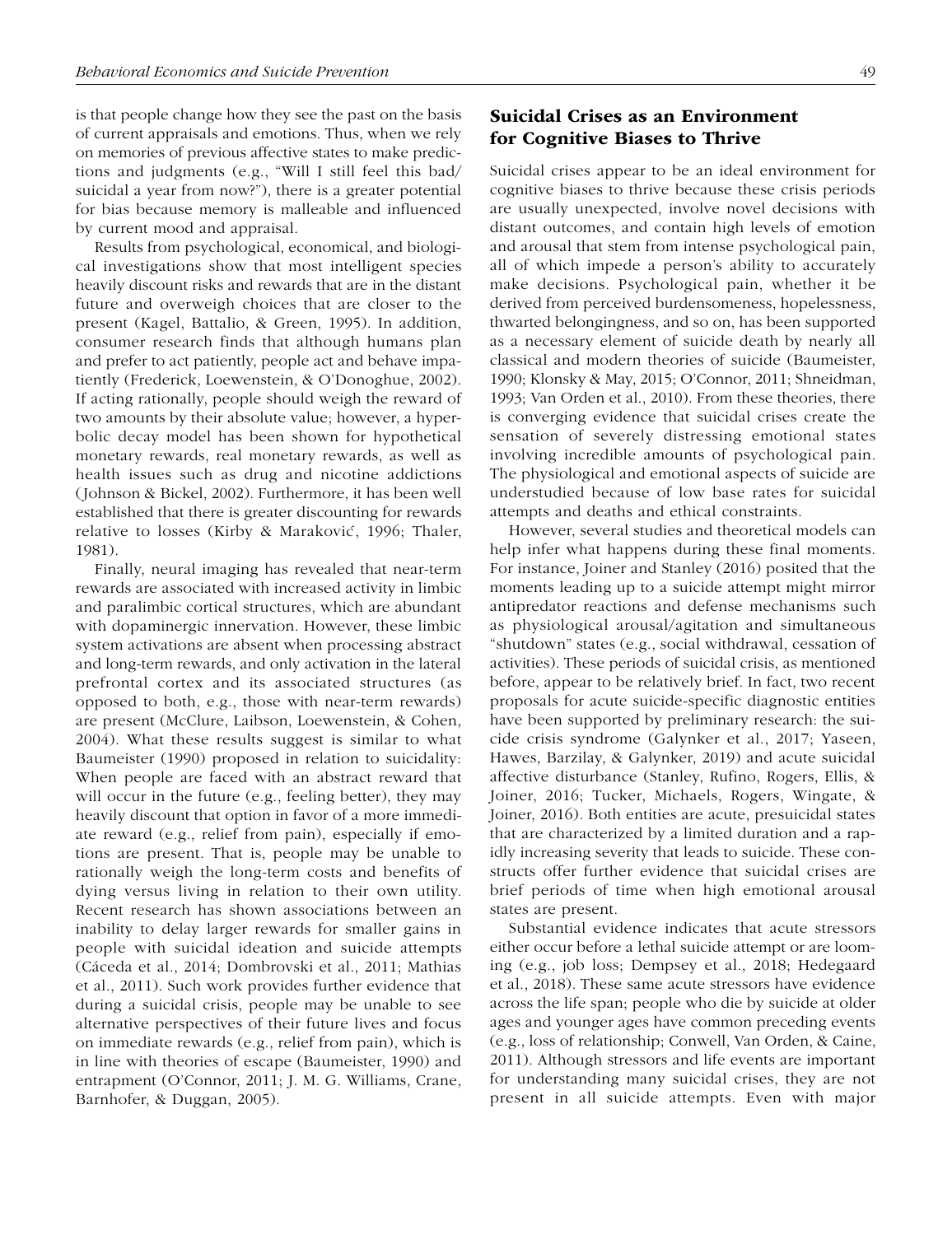stressors nearby, suicidal crises are often unpredictable and unexpected (Bryan & Rudd, 2016; Franklin, Huang, & Bastidas, 2019); they leave little time to prepare for important decisions. A puzzling part of suicide risk assessment is explaining the seemingly unpredictable shift from a person wanting to live his or her life to the dramatic bimodal opposite of making the decision to die. Recently, some temporal models posited evidence that accounts for the fluctuation and severe, abrupt increases in suicide risk by incorporating fluidvulnerability theory (Rudd, 2006) with dynamicalsystems theory perspectives (Bryan & Rudd, 2016) and cusp-catastrophe modeling (Thompson, 1975). Together, these models suggest that even small changes in current circumstances can provoke a catastrophic change in mood, behavior, and motivation (Clair, 1998; Hufford, 2001; Isnard & Zeeman, 1976; Prinstein, 2008; Zeeman, 1976). Regardless of what the catalyst may be, the unexpected fluctuation into a suicidal crisis is problematic because people tend to be worse at making decisions they are inexperienced with.

## Summary of Argument

A few propositions appear to be well evidenced. First, people who survive an attempt often do not go on to die by suicide or attempt again. Second, people have a multitude of different risk and protective factors that interact and fluctuate to produce suicide readiness, which also makes the timing of a suicidal crisis more unpredictable. Third, stressors often precede or loom around the time of a suicide attempt, and these perturbations can cause sudden and large changes in behavior (e.g., suicide). Fourth, suicidal crises can occur quickly and are characterized by a spike in suicidal desire and physiological arousal, behavioral changes, alterations in cognition, and affective disturbances. Fifth, the ultimate decision to die is likely made within the state of a suicidal crisis. Finally, the time between the actual decision to die (arguably one of the most important decisions a person could make) and death is done very quickly and often without the same decision-making skills used in other life-altering decisions (e.g., buying a house).

Although there have been consistent common factors in prominent theories of suicide that infer cognitive biases are present (e.g., perceived burdensomeness, intractable pain) or occur in environments in which cognitive biases and errors are more probable (e.g., cognitive rigidity, pessimism), the integration of cognitive biases with how people make crucial suicide-related decisions has been understudied. The theories referring to irrational thought and cognitive distortions largely focus on how these maladaptive thinking patterns influence depressed affect (e.g., defining situations in unrealistic ways; Baumeister, 1990; Beck & Clark, 1988) and have generated some of the most well-evidenced research theories for combatting depression (Beck, 1979). However, integrating well-established lines of research on the mechanisms that stimulate irrationality (e.g., cognitive biases) and investigations into how these cognitive biases influence suicide-related decision making is currently understudied. Recent meta-analytic work (Chu et al., 2017; Franklin et al., 2017) indicated that there is room for refinement and/or additional components that could be helpful in reducing suicide. The aforementioned argument and the literature review on decision making, biases, and behavioral economic interventions are meant to be supplementary to existing theories and suicide prevention efforts. Note that this argument does not assert that these principles and phenomena will be universally applicable, nor will they be a panacea for the immense challenge of reducing suicide deaths. Rather, increasing our knowledge around the cognitive biases that may exist during suicide-related decisions could yield important theoretical advances and offer a supply of untapped interventions. There is robust evidence for the global existence of cognitive biases and their effects on rational decision making; therefore, it is implausible that cognitive biases would not also apply to suicide-related decisions.

## Behavioral Economics and Nudges

Social and cognitive psychology have consistently found reliable cognitive biases that people are susceptible to when making decisions. A major problem with cognitive biases is that people have a difficult time recognizing these biases within themselves even if they can recognize the impact of biases on others' judgments (Pronin, Lin, & Ross, 2002). These foundational concepts have given rise to what is now a new competitor for the standard economic viewpoint: behavioral economics. By taking these phenomena into account, behavioral economics has discovered and implemented interventions that anticipate and manipulate cognitive biases in a way that influences people toward making decisions that are congruent with their own self-interests.

The most common of these interventions are *nudges*. Nudges are any small feature that attracts our attention and increases the probability that people will make particular decisions or behave a certain way yet allowing them to freely make decisions they believe are in their own self-declared best interests (Thaler & Sunstein, 2008). Nudges are based on two main principles: libertarian paternalism and choice architecture (Thaler, 2018). Libertarian paternalism is defined as allowing people to freely choose to make decisions that are in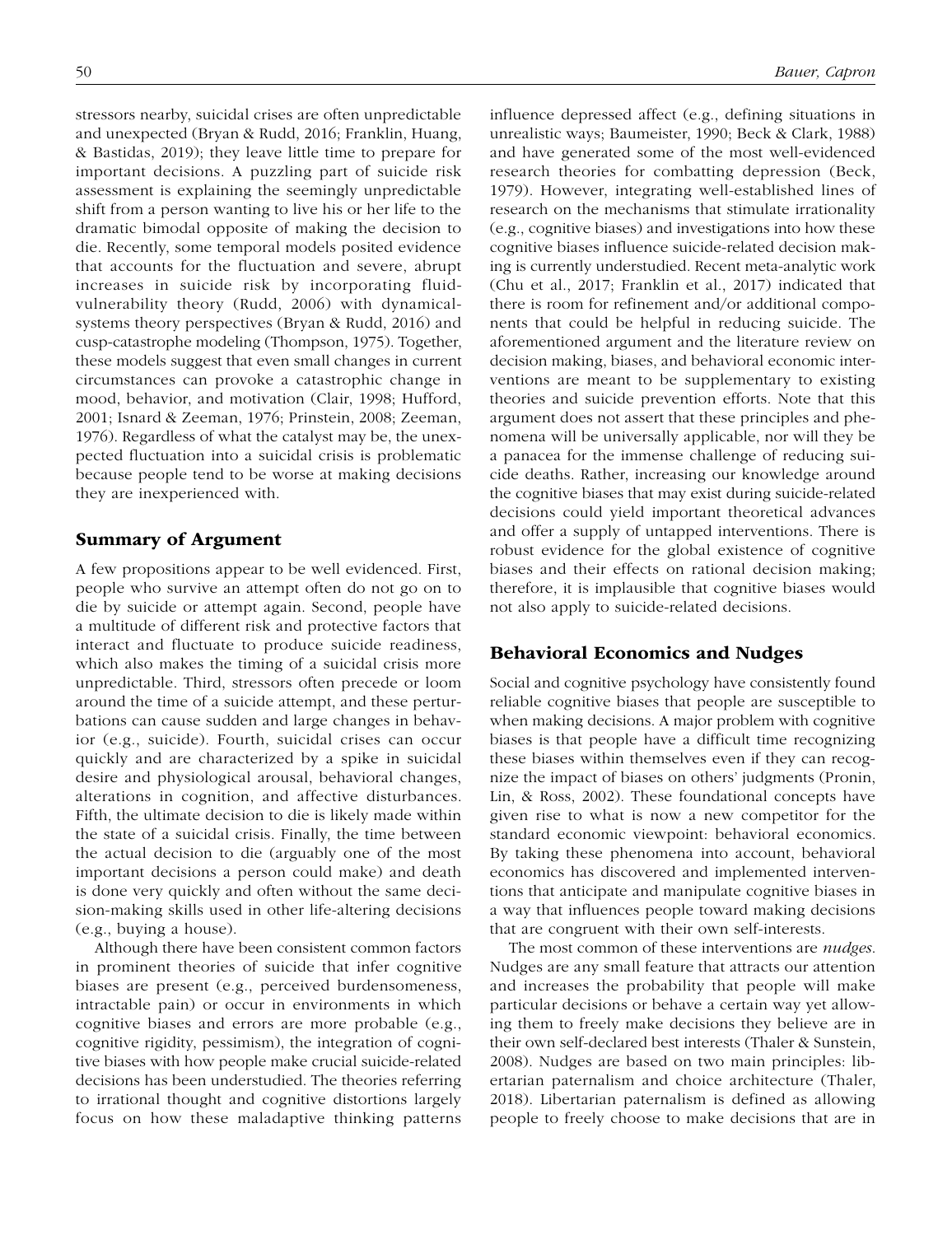their own self-declared self-interests, or put in another way, help people select the choices they would select if they were fully informed or had perfect information (Thaler, 2018). *Choice architecture* refers to the environment in which people make decisions (Thaler, 2018). Nudges therefore are any alterations to the environment in which people are making decisions that influence their choice, judgment, or behavior. Note that nudges never alter incentives or payoffs, and there are no rewards or punishments (i.e., no behavioral modification). In addition, although nudges often go unnoticed by an individual, nudges are always transparent and usually take the form of educating or making a behavior easier to accomplish (Sunstein, 2018). A crucial aspect in creating effective nudges is accurately identifying cognitive biases that may be causing individuals to depart from rational choices. If such biases are understood and recognized, then researchers can modify (i.e., via use of nudges) the environmental context in which a choice is made or behavior is completed (i.e., the choice architecture) to influence behavioral outcomes. Therefore, understanding and identifying cognitive biases that may be occurring proximally or distally to a suicide attempt are crucial to producing successful, useful nudges.

Nudges have been successful in providing highly scalable, time- and cost-effective interventions that can alter decision-making outcomes in a number of different areas of research and industry, including retirement savings (Carroll, Choi, Laibson, Madrian, & Metrick, 2009), college enrollment (Bettinger, Long, Oreopoulos, & Sanbonmatsu, 2012), energy conservation (Allcott, 2011), and influenza vaccinations (Milkman, Beshears, Choi, Laibson, & Madrian, 2011), among many others. Recently, governments (e.g., United States, United Kingdom) have been investing in nudges because of the extreme cost–benefit of some of these interventions. For example, with regard to retirement savings, for every \$1 spent on nudge interventions (e.g., activedecision nudge), it yielded \$100 in contributions per year in retirement savings (Carroll et al., 2009). In contrast, traditional programs to increase retirement savings have yielded far poorer returns comparatively. For instance, for every \$1 spent, U.S. tax incentives returned \$1.24 (Duflo, Gale, Liebman, Orszag, & Saez, 2007), retirement savings education/information returned \$14.58 (Duflo & Saez, 2003), and matching contributions at 20% yielded \$5.59 (Duflo, Gale, Liebman, Orszag, & Saez, 2006). A similar pattern emerges for college enrollment, energy conservation, and influenza vaccinations (Benartzi et al., 2017). Cost-effective interventions that are highly scalable are sorely needed in suicide prevention because suicide rates continue to rise (Hedegaard et al., 2018) and the field remains underfunded compared with other leading causes of death (Godlasky & Dastagir, 2018).

Despite the impact that nudges have had in other fields, only a few areas of mental health have used these techniques, such as reducing college drinking (Perkins, 2002) and increasing enrollment into behavioral health interventions (Albarracín, Durantini, Earl, Gunnoe, & Leeper, 2008; Albarracín, Wilson, Durantini, Sunderrajan, & Livingood, 2016; K. Wilson, Durantini, Albarracín, Crause, & Albarracín, 2013). Because of the availability and substantial evidence in support of the effectiveness of these interventions, using these wellstudied interventions in the context of suicide prevention could be a way to positively influence people to make choices pertaining to suicide-related decisions that are more in line with their own utility.

#### Nudges in Suicide Prevention Research

## *Treatment seeking and skill dissemination*

Suicide prevention faces challenges such as low treatment-seeking rates and difficulty disseminating evidenced-based practices and skills to the public (King et al., 2015; Luoma, Martin, & Pearson, 2002). Using well-known nudges such as social norms and framing techniques could be helpful in overcoming several of these challenges in suicide prevention work. One study by Bauer et al. (2019) found that presenting social norms nudges in a sample of college undergraduates increased engagement with an online treatment intervention by 164%. Likewise, a second study consisting of recent ideators ( $n = 148$ ) found that ideators who received a social norms nudge ("In a recent study, 97% of people stated that people having suicidal thoughts should seek support") were more likely to enter a local crisis line phone number into their phone than ideators who did not receive a nudge (Bauer, 2019; Bauer & Capron, 2019b). These findings suggest that leveraging people's desire to not deviate too far from what others perceive to be appropriate (Cialdini & Goldstein, 2004) and the tendency for people to overweight decisions held by the majority (Bond & Smith, 1996) may be a useful tool in increasing treatment-seeking behavior and providing suicide prevention materials.

Dissemination of skills is another important factor that could help people navigate a time of suicidal crisis, whether it be for themselves or in a peer-support role. One previous study using a framing technique in a general online sample found that people who were asked to learn suicide prevention skills for others who may go through a suicidal crisis in the future were 167% more likely to learn coping skills compared with those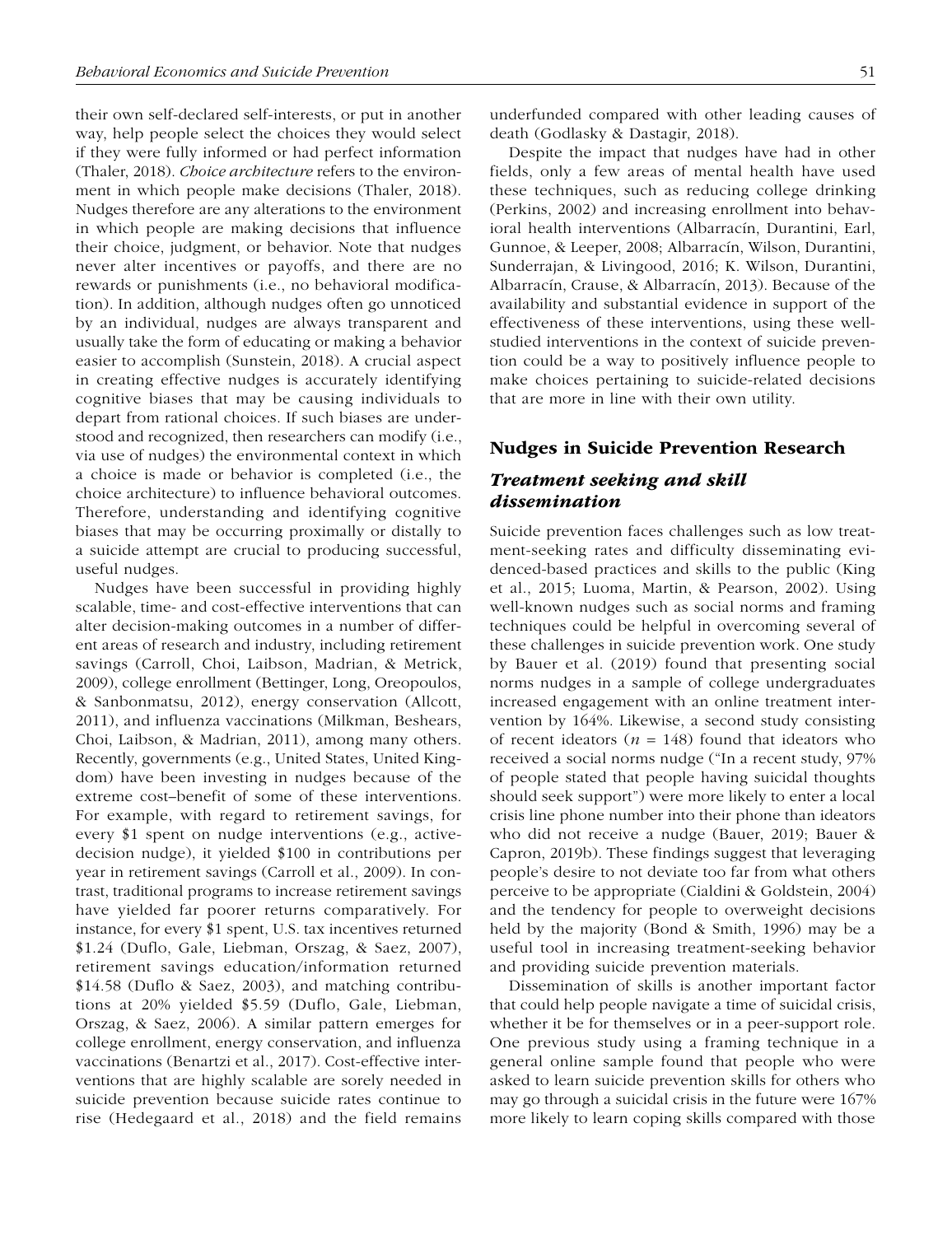who were asked to learn those same skills for themselves (Bauer et al., 2019). A replication study with an online sample of ideators ( $n = 118$ ) found that people completed a safety plan more often when it was framed as a way to help other people rather than to help themselves (Bauer, 2019; Bauer & Capron, 2019b).

# *Means safety*

A consistent line of evidence has suggested that restricting or limiting access to lethal means is associated with lower suicide death rates (Anestis & Anestis, 2015; Beautrais et al., 2006; Leenaars et al., 2003; Lubin et al., 2010). One challenge is that many people do not initially see the link between suicide means (i.e., firearm access) and increased suicide rates. For example, Bauer and Capron (2019a) presented two different groups  $(n = 298, n = 276)$  with a very similar vignette about a woman with several risk and protective factors; the only difference was a sentence about the main subject's access to a firearm. Despite this notable difference, each group's rating of her risk was nearly identical as measured by a visual analogue scale. In addition, Bauer and Capron (2019a) found that in an online sample of gun owners  $(n = 229)$ , 94.3% of gun owners agreed or strongly agreed that they had better safety procedures than the average gun owner. With such biases in mind, nudges may be useful in increasing safe storage practices. Although not directly pertaining to these specific biases, at least two studies found that using framing strategies (i.e., focusing on temporariness of means removal) or language substitution (i.e., "means safety" instead of "means restriction") can increase a person's willingness to engage in means safety counseling (e.g., temporarily removing access to lethal means; Stanley, 2019; Stanley, Hom, Rogers, Anestis, & Joiner, 2017). Thus, simple alterations within the choice architecture of means safety appear to be a cost- and time-effective strategy for producing small positive effects.

# *Enhancing other aspects of suicide prevention*

Suicides and suicide prevention is a multisystemic issue, and the onus of change and advancement should not be placed only on those suffering. Nudges can be helpful in collecting more accurate data and boosting confidence in the accuracy of the data collected and may help clinicians and activists as well. For example, one well-known behavioral economic technique is itemcount technique (ICT; Droitcour et al., 1991), which has been shown to increase the endorsement of socially undesirable behaviors (Holbrook & Krosnick, 2009). ICT gives one set of participants a list of statements and asks them to indicate *how many* statements are true for them but not *which* are true for them, thereby combatting social desirability bias through increased anonymity. Through ICT, Bauer et al. (2019) found that participants are likely giving accurate suicide-related data when collected online; results showed that direct versus indirect questioning yielded practically equivalent percentages. This finding combats an oft-stated limitation within suicide research.

In addition, results from a recent study showed that people who received a nudge to reduce a form of confirmation bias rated suicide risk higher after being presented with a vignette leading with a series of protective factors followed by an obvious risk factor of suicide ("Last week, Dave was overheard saying, 'I don't want to live anymore'") compared with those who did not receive a nudge (Bauer, 2019; Bauer & Capron, 2019b). These results could have important implications for clinicians because there is the need to continually challenge one's conceptualization of a patient's suicide risk given its fluctuating nature. Finally, it appears that using nudges could be helpful in increasing support for suicide prevention education and resource materials. Recent findings indicated that using enhanced active choice (a technique that increases the salience of loss within a choice) led to increased signing of an online petition for suicide prevention awareness in community sectors, although the results only trended toward statistical significance (Bauer, 2019; Bauer & Capron, 2019b).

## *Future directions and ethics*

Future directions for research in this area are vast. One direction is understanding if cognitive biases are present during suicidal crises and if so, which ones are most prevalent. Only a limited number of studies have focused on bias in suicide-related contexts. Recently, Millner and colleagues (2019) found that those with a history of suicidal thoughts and behaviors but not those with other symptoms of psychopathology (e.g., depression, anxiety) were biased toward actively (rather than passively) escaping aversive conditions. This bias predicted suicidal behavior in a nonredundant manner of several other measures often correlated with suicidal behaviors. This finding is interesting for many reasons. First and foremost, this finding may lend credence to the idea that biases are inherent in suicidal individuals or have been conditioned within an individual and may be one missing part of the suicide capacity model (Chu et al., 2017; Klonsky & May, 2015). Another study by Szanto and colleagues (2015) found that suicide attempters were more susceptible to sunk cost bias and framing effects. In interpreting the framing effect susceptibility,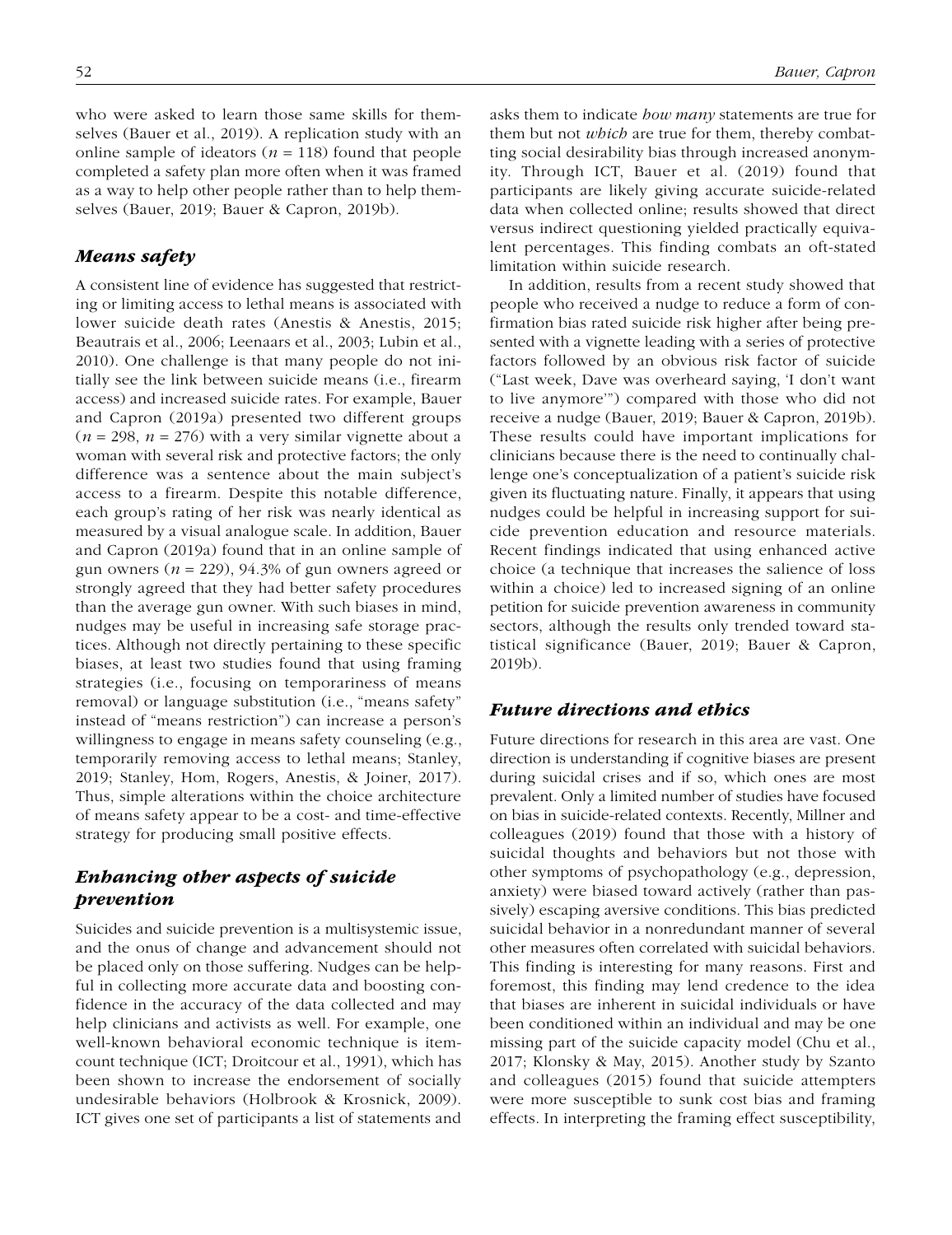this finding may indicate an inability to see experiences from a different perspective (i.e., myside bias). Furthermore, sunk cost bias occurs when a person continues with failing plans despite irrecoverable costs (Arkes & Blumer, 1985). This susceptibility may be paralleling a form of entrapment in which suicide attempters are unable to recover past "costs" and persist with a plan to die; costs are the planning and other actions (e.g., mental rehearsal of suicide attempt, suicidal gestures toward others). Within the conceptualization of entrapment theory (Baumeister, 1990; O'Connor, 2011; Yaseen, Gilmer, Modi, Cohen, & Galynker, 2012), costs may also take the form of irrecoverable life losses (e.g., job loss, divorce) in which individuals are then unable to flexibly produce alternative views to one's current situation and image (e.g., burdensome, hopeless).

The detailed results from Szanto and colleagues (2015) on sunk cost bias are particularly interesting because high-lethality attempters and low-lethality attempters (a group that was related to poorer/shorter planning) were more susceptible to this bias than suicidal ideators, and depressed individuals trended toward significance  $(p = .07)$  in scoring more poorly than healthy controls. This might indicate that as a suicidal crisis becomes more proximal, cognitive biases become more intense. Further, investigation is needed to uncover whether such biases may be specific to individuals at risk for suicide and act as symptoms or how these biases interact during high levels of stress. Regardless, these studies represent the first forays into decision-making biases within suicide research and suggest that other cognitive biases may be playing an important role in suicide-related decisions.

The cognitive biases subsumed within affective forecasting may be especially relevant to suicide research because they rely on a person's attempt to predict a future reward/loss and are probably based on current schemas and appraisals of past experiences. Affective forecasting is concerned with predictions about which emotion or emotions will be experienced, the valence of those emotions, and the duration and intensity of those emotions (T. D. Wilson & Gilbert, 2003). Note that affective forecasting has been found to influence decision making (Mellers & McGraw, 2001). Unfortunately, results from economic and psychological research showed a unified pattern that people do not accurately predict their future hedonic reactions because of numerous biases, including overly relying on memories and schemas, being influenced by current emotions, overemphasizing the importance of an event, and neglecting both their ability to rationalize why events happen and a person's natural unconscious psychological immune system (T. D. Wilson & Gilbert, 2005). Although prospective and experimental study designs concerning affective forecasting and suicide have not yet been conducted, results from one crosssectional study found that individuals exhibiting attenuated positive forecasts toward future events distinguished dysphoric nonattempters from dysphoric attempters (Marroquín, Nolen-Hoeksema, & Miranda, 2013). Because many suicide attempts occur shortly after a stressor (e.g., breakup with a romantic partner) or with a significant stressor looming in the future (e.g., job loss), affective forecasting likely plays an integral role in many decisions to die.

Second, myside bias may make a person's ability to make rational decisions more complicated. Myside bias is the inability to rationalize or produce arguments outside of the individual's own argumentative stance (Stanovich, West, & Toplak, 2013). Myside bias may play a role in the variable that underlies many theoretical models of suicide: cognitive rigidity (Baumeister, 1990), or the inability to form alternative approaches to problems (Patsiokas, Clum, & Luscomb, 1979). Myside bias has been observed during suicidal crises (i.e., right after hospitalization; Levenson & Neuringer, 1971; Neuringer, 1964; Patsiokas et al., 1979) but not after the suicidal crisis has ended (Perrah & Wichman, 1987). The impact of having a limited ability to construct alternatives to arguments (e.g., reasons to live) and approaches to problems (e.g., other solutions to extreme distress) could be especially influential when making decisions about one's future (e.g., decreasing salience of distal goals). The need for cognitive flexibility during crisis periods may be important because it is likely contributing to other foundational concepts in suicidal theories such as hopelessness (three-step theory, Klonsky & May, 2015; ITS, Van Orden et al., 2010; integrated motivational-volitional model, O'Connor, 2011; Weishaar & Beck, 1992) and entrapment (escape theory, Baumeister, 1990; integrated motivational-volitional model, O'Connor, 2011). Third, the hot/cold empathy gap is a bias that explains why humans regularly forget to account for "hot" (i.e., anger, despair) emotions in the future when making forecasts about their decisions during "cold" (i.e., calm) periods (Ariely & Loewenstein, 2006; Loewenstein, 2005). In addition, people often underestimate the influence of these hot emotions and overestimate the stability of their current preferences when in hot emotional states (Ariely & Loewenstein, 2006; Loewenstein, 2005). Because suicide attempts occur during highly emotional periods in which hot emotions are likely present, this cognitive bias appears to be particularly relevant. As an illustration of this bias, in one study, researchers found that a sample of young men were more willing to engage in unsafe sex and immoral behavior to obtain sexual gratification when aroused compared with when unaroused (Ariely &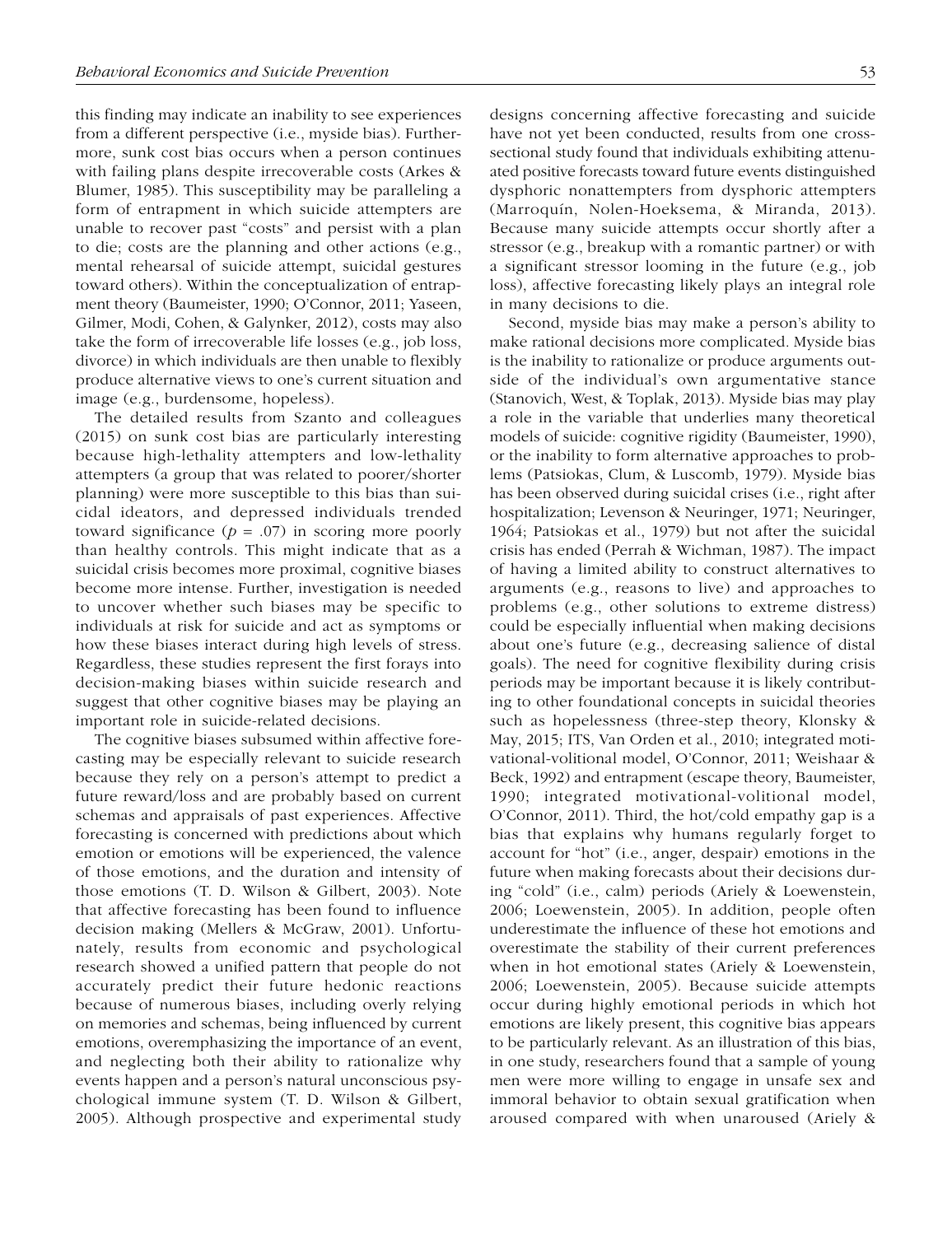Loewenstein, 2006). What this study suggests is that men in the nonarousal condition did not take into account how their emotions would influence their decision making. The hot/cold empathy gap could explain why people are inaccurate at forecasting their future behaviors and could play an important role in decisions leading up to suicide attempts. For example, one study by Janis and Nock (2008) found that although previous nonsuicidal self-injury (NSSI) is a predictor of future NSSI, a person's forecast of his or her own future NSSI does not enhance this prediction and may suggest a hot/cold empathy gap when forecasting such behaviors. In addition, this phenomenon may explain some of the disconnect between an individual's confidence in using coping skills (e.g., distraction techniques) or safety aides (e.g., a safety plan) and their execution in the future as well as discrepancies between self-reported perceptions of self-efficacy in effectively managing a suicidal crisis on questionnaires and actual self-efficacy during a suicidal crisis.

An important alternative to behavioral economics and cognitive biases explaining decisions is information asymmetry. Information asymmetry is when one party has either more or better information than the other, causing the party with less or worse information to make an ill-informed or irrational decision (Healy & Palepu, 2001). From this viewpoint, much of the irrationality in suicide-related decision making might not be from cognitive biases but instead may be due to the individual not knowing all of the information needed to make a rational decision (e.g., the high probability that a majority of people want them to seek help if they are having thoughts of suicide). However, suiciderelated decisions, especially the decision to attempt, appear to have less clear information in terms of risk and probabilities compared with those in heavily studied areas such as contracting and insurance. For instance, if a person is given the information that "There is a high probability that you will feel better in 12 to 18 months" but does not internalize or believe this information, is it appropriate to say that this person is *actually* fully aware of all the information necessary to make a rational decision? Studies examining whether suicide-related decisions are driven mainly by cognitive biases or information asymmetry (or both) will be important for accurately guiding future interventions and mechanistic investigations.

Equally important to investigating possible biases is identifying experimental/laboratory manipulations that evoke enough parallels to mimic an actual suicidal crisis without causing the participant harm. Currently, investigations attempting to detect cognitive biases and correct departures from rationality when making decisions distally from an attempt (e.g., engaging with resources)

have been studied (Bauer et al., 2019; Jaroszewski, Morris, & Nock, 2019). Therefore, manipulations that are akin to a crisis period are needed to reliably study and eventually gain a more accurate understanding of these cognitive biases in the context of suicide-related decisions occurring more proximal to an attempt. Recently, such techniques that may allow for this have been proposed and studied with initial success. For instance, the enhanced distress tolerance task (Anestis & Capron, 2016) induces both physical pain and emotional stress to parallel aspects of a suicidal crisis/ suicide attempt and measure persistence through a distressing task. In another task, Franklin, Huang, and Bastidas (2019) used virtual reality suicide scenarios (i.e., jumping from heights, shooting oneself) to produce a safe experimental condition that was also rated as suicide-relevant, realistic, and unpleasant and was related to many commonly cited risk factors for suicide (e.g., male sex, suicidal desire, agitation). Finally, tasks such as the Mannheim Multicomponent Stress Test (Kolotylova et al., 2010) simultaneously induce motivational (loss of money), cognitive (mental arithmetic), acoustic (white noise), and emotional stressors (affective pictures) and has been shown to be a safe but psychologically stressful laboratory paradigm that could be beneficial for resembling aspects found during a time of a suicidal crisis (Stanley et al., 2016; Tucker et al., 2016; Yaseen et al., 2012). Using such tasks may offer further understanding regarding the mechanisms for how decisions operate when used in conjunction with cognitive bias research.

Finally, ethical considerations are of great importance because nudges can have a large impact on people's behavior and occur largely outside of their awareness. For example, a recent study found that in a sample of ideators (*N* = 578), even though 70% stated they thought they were better than the average person at spotting nudges, less than  $1\%$  ( $n = 4$ ) were able to spot a nudge that was presented less than 5 min before in that same survey (Bauer, 2019; Bauer & Capron, 2019b). Note that the vast majority of participants in this study of ideators indicated that they would be okay with being nudged out of a suicide attempt (82.4%) and gave even higher approval for nudging someone else out of a suicide attempt (90%). Likewise, a recent survey found that the majority of participants (i.e., physicians and nonphysicians) approved of using nudges in medical care choices (Fridman, Hart, Yadav, & Higgins, 2018). However, individuals are always free to choose what they believe is in their own best interests, no rewards/punishments or other incentives are altered, and nudges are always transparent (even if they are not spotted by an individual; Sunstein, 2018). Nudges may be more powerful when a person does not have a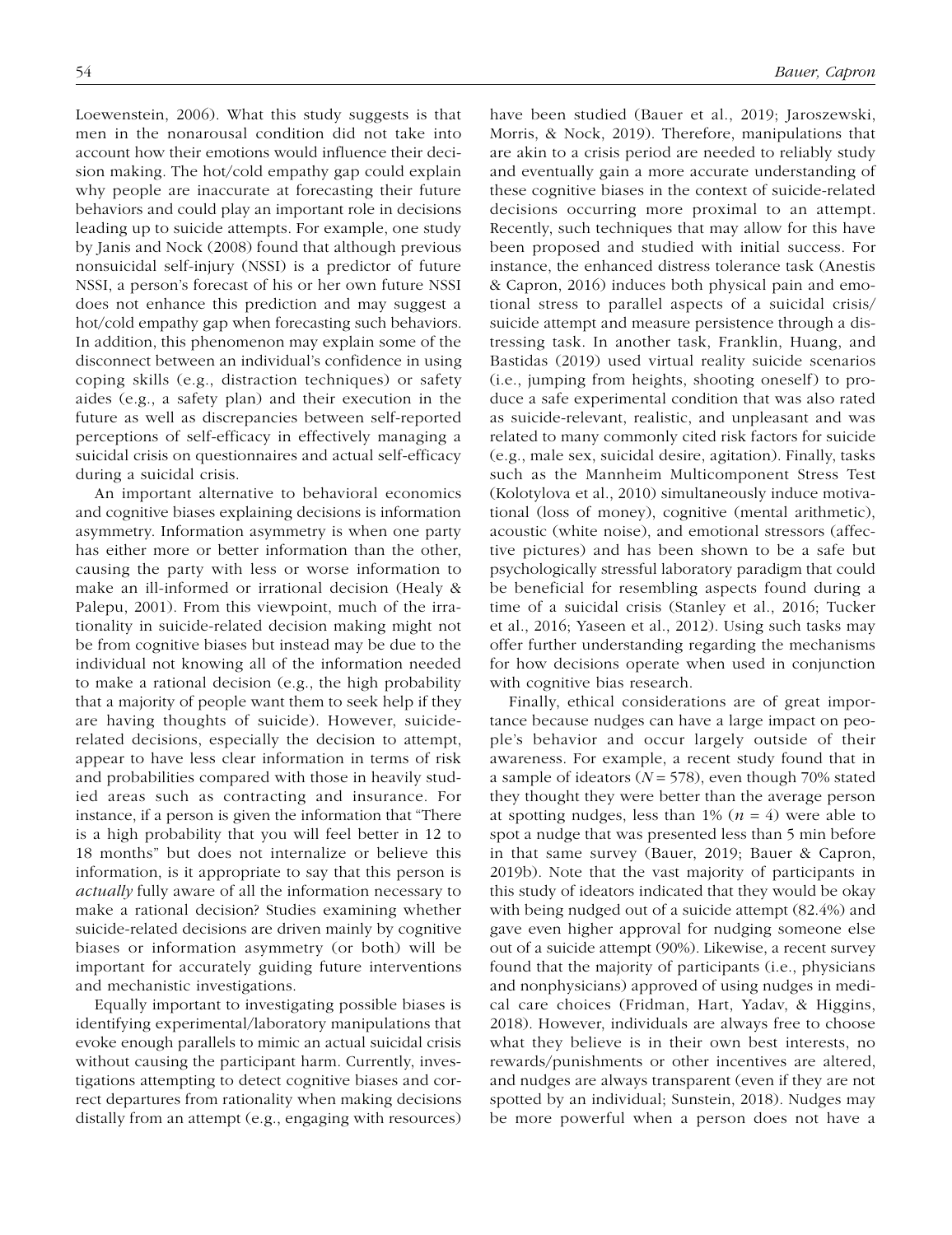preference for one choice over another or when performing a behavior that better aligns with his or her goals. Given this idea, an important question to ask is what would the harm be if the intended action was performed? From the current research on nudges and suicide prevention, the desired outcome has mainly been in providing people with coping skills and treatment resources, both of which appear to be much more beneficial than harmful.

Nudges have been highly effective, scalable, and economical throughout several areas of industry, academia, and government (Halpern, 2015; Sunstein, 2014; Whitehead, Jones, Lilley, Pykett, & Howell, 2017), which shows that small changes can have large impacts on society (Agarwal, Chomsisengphet, Mahoney, & Stroebel, 2014). In addition to being time and cost-effective (Benartzi et al., 2017), nudges are relatively easy to understand, interpret, and communicate across disciplines. Furthermore, results from studies using nudges often make cost–benefit analyses readily available for others to interpret, which may be helpful for policymakers and grant-funding bodies. As an example of the aforementioned points, the combination of three recent nudge experiments cost less than \$1,000 and resulted in approximately 100 recent ideators filling out a safety plan, 100 ideators putting the Suicide Prevention Lifeline into their phones, 90 people receiving education on coping skills, 80 people entering a local crisis line into their phone, and 15 individuals increasing their means safety practices (e.g., separated ammunition from firearm storage; Bauer, 2019; Bauer & Capron, 2019; Bauer & Capron, 2019b). Given the many decisions leading up to a suicide attempt and the information stating that crises are relatively brief and small, scalable options such as nudges could be beneficial for increasing rational decision-making processes and behaviors.

## Conclusion

If there is a way to reverse the disturbing trend of increasing suicide deaths in the United States (Hedegaard et al., 2018), it will likely be a concerted effort by researchers, practitioners, policymakers, and the private sector and will need to span across the continuum of prevention to postvention. Currently, our ongoing efforts and conceptualizations of suicide are incomplete, and additional components are needed. Indeed, recent meta-analytic work and prediction modeling (Franklin et al., 2017; Walsh, Ribeiro, & Franklin, 2017) supports the notion that our understanding has not just been stagnant for half a century but that the equifinality of suicide suggests that the field may be further from a solution than previously realized. From this evidence, suicidal risk factors may be more akin to Mischel's

(1973) envisioning of personality. An extravert may have a predisposition toward being assertive; however, they are not the only people who can be assertive. Given the right circumstances (e.g., needing to speak with doctors on behalf of a sick parent), an introvert has the capability to act oppositely and be assertive as well (Mischel, 1973). The situation may be similar with risk factors for suicide—although certain people may have vulnerabilities for suicide risk, under the right circumstances, *anyone* can be at risk. For example, some suicide attempters have never had a previous mental-health diagnosis (or even met criteria at the time of an attempt) and only began to think about suicide hours before they attempted suicide (Peterson, Peterson, O'Shanick, & Swann, 1985). In this way, perhaps everyone can become capability of dying by suicide. If so, then an important avenue for suicide research is to investigate variables that all individuals are susceptible to, such as cognitive biases, and study how these biases affect not only decisions occurring distally from an attempt but also the universal decision made across all suicides.

#### Action Editor

Laura A. King served as action editor for this article.

#### ORCID iD

Brian W. Bauer **D** <https://orcid.org/0000-0002-8939-4100>

## Declaration of Conflicting Interests

The author(s) declared that there were no conflicts of interest with respect to the authorship or the publication of this article.

#### References

- Ackerman, J. P., McBee-Strayer, S. M., Mendoza, K., Stevens, J., Sheftall, A. H., Campo, J. V., & Bridge, J. A. (2015). Risk-sensitive decision-making deficit in adolescent suicide attempters. *Journal of Child and Adolescent Psychopharmacology*, *25*, 109–113.
- Agarwal, S., Chomsisengphet, S., Mahoney, N., & Stroebel, J. (2014). Regulating consumer financial products: Evidence from credit cards. *The Quarterly Journal of Economics*, *130*, 111–164.
- Albarracín, D., Durantini, M. R., Earl, A., Gunnoe, J. B., & Leeper, J. (2008). Beyond the most willing audiences: A meta-intervention to increase exposure to HIV-prevention programs by vulnerable populations. *Health Psychology*, *27*, 638–644.
- Albarracín, D., Wilson, K., Durantini, M. R., Sunderrajan, A., & Livingood, W. (2016). A meta-intervention to increase completion of an HIV-prevention intervention: Results from a randomized controlled trial in the state of Florida. *Journal of Consulting and Clinical Psychology*, *84*, 1052–1065.
- Allcott, H. (2011). Social norms and energy conservation. *Journal of Public Economics*, *95*, 1082–1095.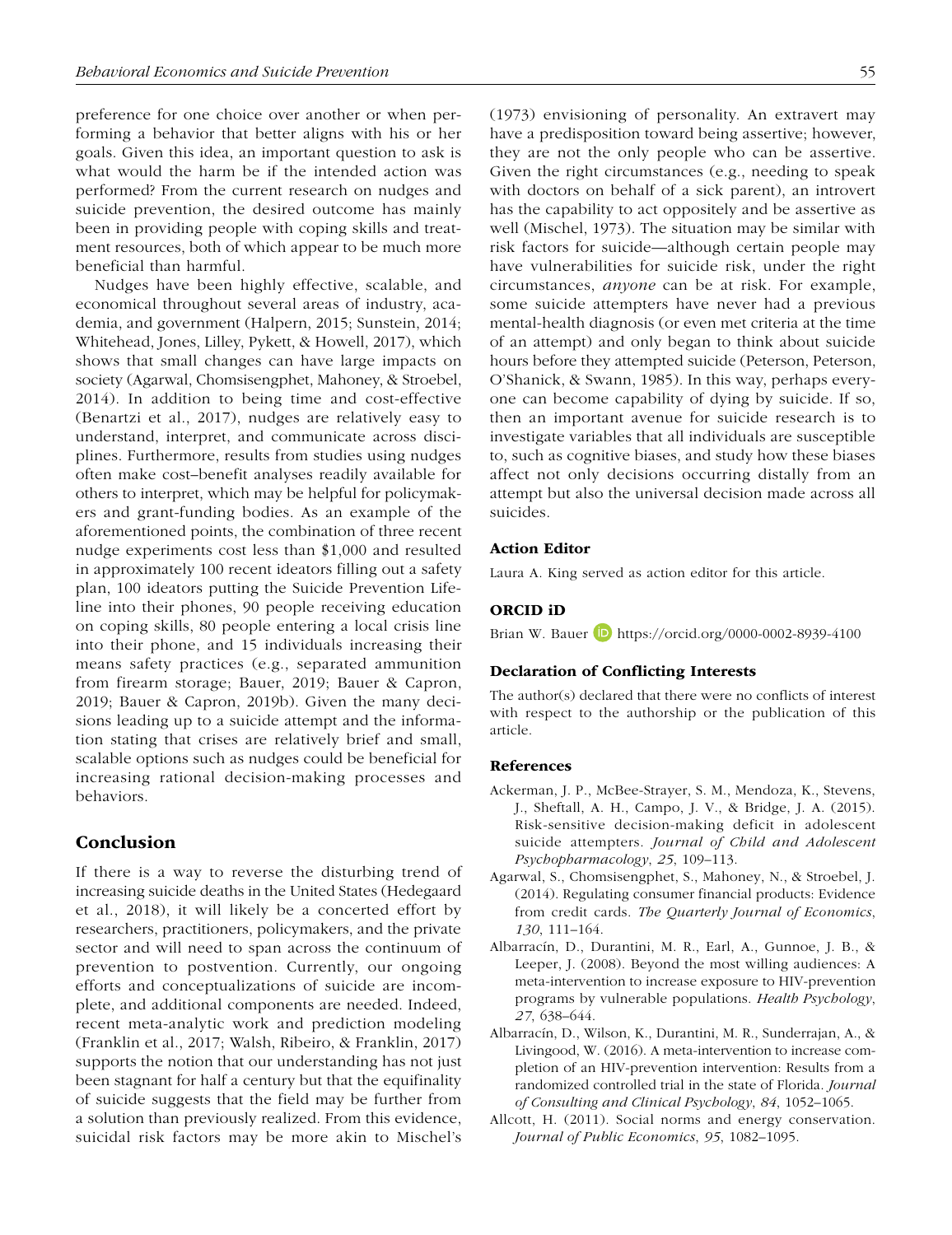- Amos, T., Appleby, L., & Kiernan, K. (2001). Changes in rates of suicide by car exhaust asphyxiation in England and Wales. *Psychological Medicine*, *31*, 935–939.
- Anestis, M. D., & Anestis, J. C. (2015). Suicide rates and state laws regulating access and exposure to handguns. *American Journal of Public Health*, *105*, 2049–2058.
- Anestis, M. D., & Capron, D. W. (2016). An investigation of persistence through pain and distress as an amplifier of the relationship between suicidal ideation and suicidal behavior. *Journal of Affective Disorders*, *196*, 78–82.
- Anestis, M. D., & Joiner, T. E. (2011). Examining the role of emotion in suicidality: Negative urgency as an amplifier of the relationship between components of the interpersonal–psychological theory of suicidal behavior and lifetime number of suicide attempts. *Journal of Affective Disorders*, *129*, 261–269.
- Ariely, D. (2008). *Predictably irrational*. New York, NY: Harper Audio.
- Ariely, D., & Loewenstein, G. (2006). The heat of the moment: The effect of sexual arousal on sexual decision making. *Journal of Behavioral Decision Making*, *19*, 87–98.
- Arkes, H. R., & Blumer, C. (1985). The psychology of sunk cost. *Organizational Behavior and Human Decision Processes*, *35*, 124–140.
- Bargh, J. A. (1997). The automaticity of everyday life. In R. S. Wyer Jr. (Ed.), *The automaticity of everyday life: Advances in social cognition* (Vol. 10, pp. 1–61). Mahwah, NJ: Erlbaum.
- Barrett, L. F., Tugade, M. M., & Engle, R. W. (2004). Individual differences in working memory capacity and dual-process theories of the mind. *Psychological Bulletin*, *130*, 553–573.
- Bauer, B. W. (2019, April). *Are you more likely to attend this presentation if it benefits others or yourself? Using nudges in suicide prevention research*. Invited talk at the annual meeting of the American Association of Suicidology, Denver, CO.
- Bauer, B. W., & Capron, D. W. (2019a, April). *Nudging people into means safety*. Paper presented at the annual meeting of the American Association of Suicidology, Denver, CO.
- Bauer, B. W., & Capron, D. W. (2019b, April). In D. Capron (Chair), *When people die by suicide: Incorporating new fields with current theoretical models*. Symposium conducted at the annual meeting of the American Association of Suicidology, Denver, CO.
- Bauer, B. W., Tucker, R. T., & Capron, D. W. (2019). A nudge in a new direction: Integrating behavioral economics with suicide prevention work. *Clinical Psychological Science*, *7*, 612–620. doi:10.1177/2167702618809367
- Baumeister, R. F. (1990). Suicide as escape from self. *Psychological Review*, *97*, 90–113.
- Beautrais, A. L., Fergusson, D. M., & Horwood, L. J. (2006). Firearms legislation and reductions in firearm-related suicide deaths in New Zealand. *Australian & New Zealand Journal of Psychiatry*, *40*, 253–259.
- Beck, A. T. (Ed.). (1979). *Cognitive therapy of depression*. New York, NY: Guilford Press.
- Beck, A. T., & Clark, D. A. (1988). Anxiety and depression: An information processing perspective. *Anxiety Research*, *1*, 23–36.
- Benartzi, S., Beshears, J., Milkman, K. L., Sunstein, C. R., Thaler, R. H., Shankar, M., . . . Galing, S. (2017). Should governments invest more in nudging? *Psychological Science*, *28*, 1041–1055.
- Bettinger, E. P., Long, B. T., Oreopoulos, P., & Sanbonmatsu, L. (2012). The role of application assistance and information in college decisions: Results from the H&R Block FAFSA experiment. *The Quarterly Journal of Economics*, *127*, 1205–1242.
- Bond, R., & Smith, P. B. (1996). Culture and conformity: A meta-analysis of studies using Asch's (1952b, 1956) line judgment task. *Psychological Bulletin*, *119*, 111–137.
- Brosch, T., Scherer, K. R., Grandjean, D. M., & Sander, D. (2013). The impact of emotion on perception, attention, memory, and decision-making. *Swiss Medical Weekly*, *143*, w13786.
- Bryan, C. J., & Rudd, M. D. (2016). The importance of temporal dynamics in the transition from suicidal thought to behavior. *Clinical Psychology: Science and Practice*, *23*, 21–25.
- Cáceda, R., Durand, D., Cortes, E., Prendes-Alvarez, S., Moskovciak, T., Harvey, P. D., & Nemeroff, C. B. (2014). Impulsive choice and psychological pain in acutely suicidal depressed patients. *Psychosomatic Medicine*, *76*, 445–451.
- Carroll, G. D., Choi, J. J., Laibson, D., Madrian, B. C., & Metrick, A. (2009). Optimal defaults and active decisions. *The Quarterly Journal of Economics*, *124*, 1639–1674.
- Charpentier, C. J., De Neve, J. E., Li, X., Roiser, J. P., & Sharot, T. (2016). Models of affective decision making: How do feelings predict choice? *Psychological Science*, *27*, 763–775.
- Chu, C., Buchman-Schmitt, J. M., Stanley, I. H., Hom, M. A., Tucker, R. P., Hagan, C. R., . . . Michaels, M. S. (2017). The interpersonal theory of suicide: A systematic review and meta-analysis of a decade of cross-national research. *Psychological Bulletin*, *143*, 1313–1345.
- Cialdini, R. B., & Goldstein, N. J. (2004). Social influence: Compliance and conformity. *Annual Review of Psychology*, *55*, 591–621.
- Clair, S. (1998). A cusp catastrophe model for adolescent alcohol use: An empirical test. *Nonlinear Dynamics, Psychology, and Life Sciences*, *2*, 217–241.
- Clark, L., Dombrovski, A. Y., Siegle, G. J., Butters, M. A., Shollenberger, C. L., Sahakian, B. J., & Szanto, K. (2011). Impairment in risk-sensitive decision-making in older suicide attempters with depression. *Psychology and Aging*, *26*, 321–330.
- Colander, D. (2000). The death of neoclassical economics. *Journal of the History of Economic Thought*, *22*, 127–143.
- Conwell, Y., Van Orden, K., & Caine, E. D. (2011). Suicide in older adults. *Psychiatric Clinics*, *34*, 451–468.
- Daigle, M. S. (2005). Suicide prevention through means restriction: Assessing the risk of substitution: A critical review and synthesis. *Accident Analysis & Prevention*, *37*, 625–632.
- Deakin, J. B., Rahman, S., Nestor, P. J., Hodges, J. R., & Sahakian, B. J. (2004). Paroxetine does not improve symptoms and impairs cognition in frontotemporal dementia: A double-blind randomized controlled trial. *Psychopharmacology*, *172*, 400–408.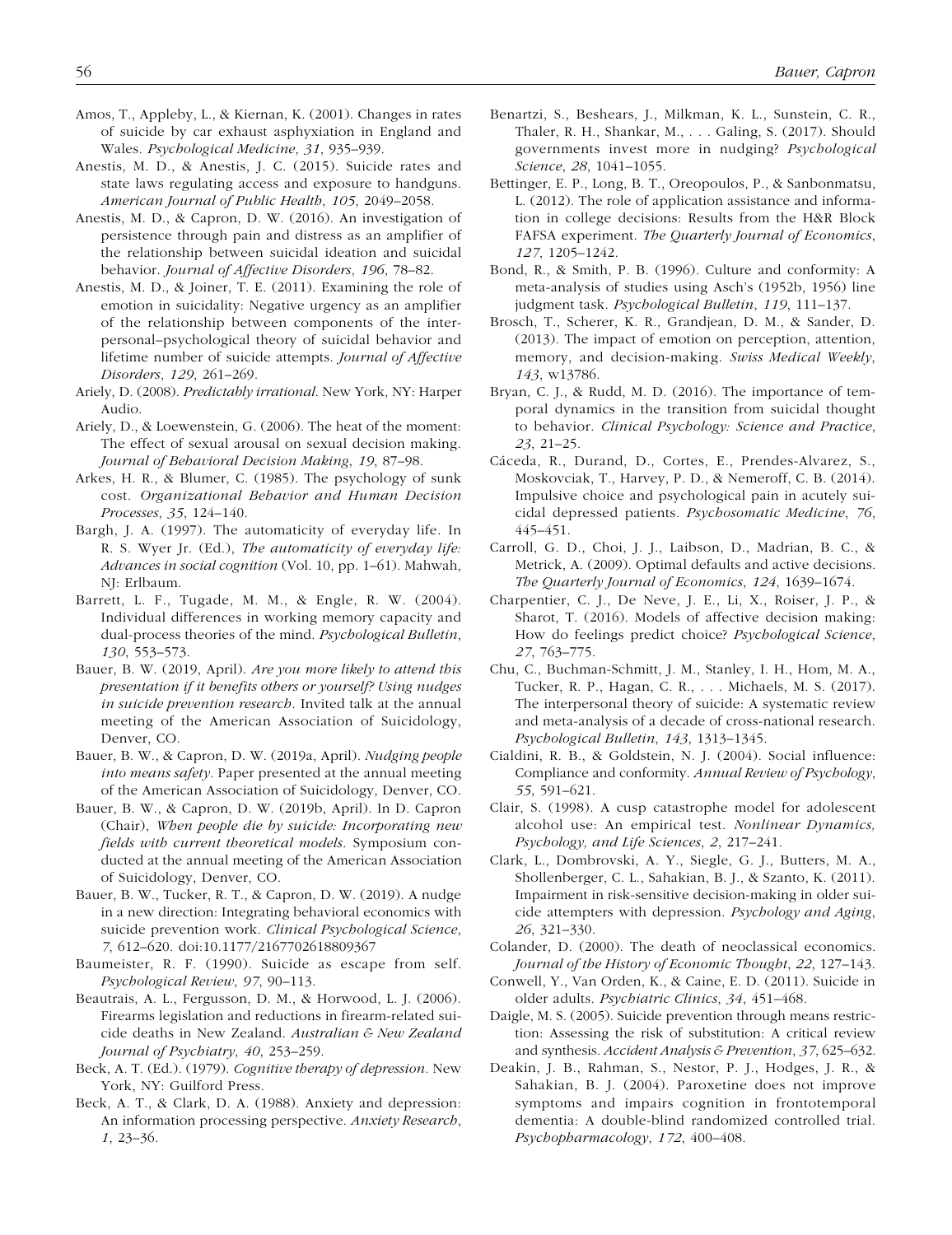- Dempsey, C., Benedek, D., Nock, M., Ng, T., Riggs, C., Aliaga, P., . . . DeStefano, S. (2018, April). *Recent stressful experiences and resilience among US Army soldiers at risk for suicide*. Poster presented at the Anxiety and Depression Association of America, Washington, DC.
- Devine, P. G. (1989). Stereotypes and prejudice: Their automatic and controlled components. *Journal of Personality and Social Psychology*, *56*, 5–18.
- Dombrovski, A. Y., Clark, L., Siegle, G. J., Butters, M. A., Ichikawa, N., Sahakian, B. J., & Szanto, K. (2010). Reward/ punishment reversal learning in older suicide attempters. *American Journal of Psychiatry*, *167*, 699–707.
- Dombrovski, A. Y., & Hallquist, M. N. (2017). The decision neuroscience perspective on suicidal behavior: Evidence and hypotheses. *Current Opinion in Psychiatry*, *30*, 7–14.
- Dombrovski, A. Y., Szanto, K., Clark, L., Reynolds, C. F., & Siegle, G. J. (2013). Reward signals, attempted suicide, and impulsivity in late-life depression. *JAMA Psychiatry*, *70*, 1020–1030.
- Dombrovski, A. Y., Szanto, K., Siegle, G. J., Wallace, M. L., Forman, S. D., Sahakian, B., . . . Clark, L. (2011). Lethal forethought: Delayed reward discounting differentiates high-and low-lethality suicide attempts in old age. *Biological Psychiatry*, *70*, 138–144.
- Droitcour, J., Caspar, R. A., Hubbard, M. L., Parsley, T. L., Visscher, W., & Ezzati, T. M. (1991). The item count technique as a method of indirect questioning: A review of its development and a case study application. In P. P. Biemer, R. M. Groves, L. E. Lyberg, N. A. Mathiowetz, & S. Sudman (Eds.), *Measurement errors in surveys* (pp. 185–210). New York, NY: Wiley.
- Duflo, E., Gale, W., Liebman, J., Orszag, P., & Saez, E. (2006). Saving incentives for low-and middle-income families: Evidence from a field experiment with H&R Block. *The Quarterly Journal of Economics*, *121*, 1311–1346.
- Duflo, E., Gale, W., Liebman, J., Orszag, P., & Saez, E. (2007). Savings incentives for low-and moderate-income families in the United States: Why is the saver's credit not more effective? *Journal of the European Economic Association*, *5*, 647–661.
- Duflo, E., & Saez, E. (2003). The role of information and social interactions in retirement plan decisions: Evidence from a randomized experiment. *The Quarterly Journal of Economics*, *118*, 815–842.
- Evans, J. S. B. (2003). In two minds: Dual-process accounts of reasoning. *Trends in Cognitive Sciences*, *7*, 454–459.
- Evans, J. S. B., & Stanovich, K. E. (2013). Dual-process theories of higher cognition: Advancing the debate. *Perspectives on Psychological Science*, *8*, 223–241.
- Franklin, J. C., Huang, X., & Bastidas, D. (2019). Virtual reality suicide: Development of a translational approach for studying suicide causes. *Behaviour Research and Therapy*, *120*, Article 103360. doi:10.1016/j.brat.2018.12.013
- Franklin, J. C., Ribeiro, J. D., Fox, K. R., Bentley, K. H., Kleiman, E. M., Huang, X., . . . Nock, M. K. (2017). Risk factors for suicidal thoughts and behaviors: A metaanalysis of 50 years of research. *Psychological Bulletin*, *143*, 187–232.
- Frederick, S., Loewenstein, G., & O'Donoghue, T. (2002). Time discounting and time preference: A critical review. *Journal of Economic Literature*, *40*, 351–401.
- Fridman, I., Hart, J. L., Yadav, K. N., & Higgins, E. T. (2018). Perspectives on using decision-making nudges in physician-patient communications. *PLOS ONE*, *13*(9), Article e0202874. doi:10.1371/journal.pone.0202874
- Galynker, I., Yaseen, Z. S., Cohen, A., Benhamou, O., Hawes, M., & Briggs, J. (2017). Prediction of suicidal behavior in high risk psychiatric patients using an assessment of acute suicidal state: The suicide crisis inventory. *Depression and Anxiety*, *34*, 147–158.
- Gigerenzer, G. (2010). Personal reflections on theory and psychology. *Theory & Psychology*, *20*, 733–743.
- Gigerenzer, G., & Selten, R. (Eds.). (2002). *Bounded rationality: The adaptive toolbox*. Cambridge, MA: MIT Press.
- Godlasky, A., & Dastagir, A. (2018, November 28). Suicide rate up 33% in less than 20 years, yet funding lags behind other top killers. *USA Today*. Retrieved from [https://www](https://www.usatoday.com/in-depth/news/investigations/surviving-suicide/2018/11/28/suicide-prevention-suicidal-thoughts-research-funding/971336002/) [.usatoday.com/in-depth/news/investigations/surviving](https://www.usatoday.com/in-depth/news/investigations/surviving-suicide/2018/11/28/suicide-prevention-suicidal-thoughts-research-funding/971336002/)[suicide/2018/11/28/suicide-prevention-suicidal-thoughts](https://www.usatoday.com/in-depth/news/investigations/surviving-suicide/2018/11/28/suicide-prevention-suicidal-thoughts-research-funding/971336002/)[research-funding/971336002/](https://www.usatoday.com/in-depth/news/investigations/surviving-suicide/2018/11/28/suicide-prevention-suicidal-thoughts-research-funding/971336002/)
- Greene, J. D., Morelli, S. A., Lowenberg, K., Nystrom, L. E., & Cohen, J. D. (2008). Cognitive load selectively interferes with utilitarian moral judgment. *Cognition*, *107*, 1144–1154.
- Halpern, D. (2015). *Inside the nudge unit: How small changes can make a big difference*. London, England: WH Allen.
- Hansen, P. G. (2016). The definition of nudge and libertarian paternalism: Does the hand fit the glove? *European Journal of Risk Regulation*, *7*, 155–174.
- Healy, P. M., & Palepu, K. G. (2001). Information asymmetry, corporate disclosure, and the capital markets: A review of the empirical disclosure literature. *Journal of Accounting & Economics*, *31*, 405–440.
- Hedegaard, H., Curtin, S. C., & Warner, M. (2018). *Suicide mortality in the United States, 1999–2017* (NCHS Data Brief No. 330). Hyattsville, MD: National Center for Health Statistics.
- Hirst, W., Phelps, E. A., Buckner, R. L., Budson, A. E., Cuc, A., Gabrieli, J. D., . . . Meksin, R. (2009). Long-term memory for the terrorist attack of September 11: Flashbulb memories, event memories, and the factors that influence their retention. *Journal of Experimental Psychology: General*, *138*, 161–176.
- Holbrook, A. L., & Krosnick, J. A. (2009). Social desirability bias in voter turnout reports: Tests using the item count technique. *Public Opinion Quarterly*, *74*, 37–67.
- Hufford, M. R. (2001). Alcohol and suicidal behavior. *Clinical Psychology Review*, *21*, 797–811.
- Isnard, C. A., & Zeeman, E. C. (1976). Some models from catastrophe theory in the social sciences. In L. Collins (Ed.), *The use of models in the social sciences* (pp. 44–100). London, England: Tavistock.
- Janis, I. B., & Nock, M. K. (2008). Behavioral forecasts do not improve the prediction of future behavior: A prospective study of self-injury. *Journal of Clinical Psychology*, *64*, 1164–1174.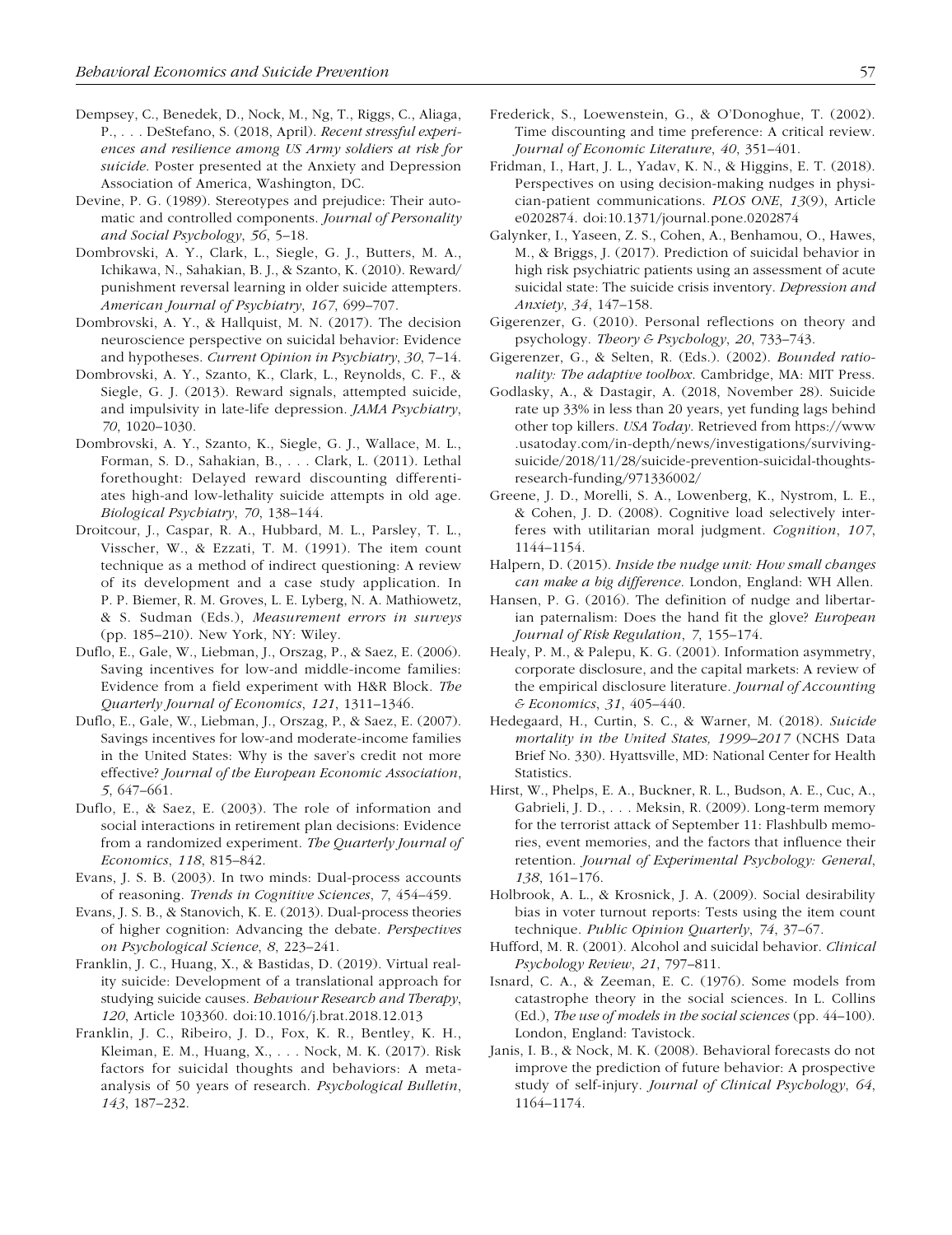- Jaroszewski, A. C., Morris, R. R., & Nock, M. K. (2019). Randomized controlled trial of an online machine learning-driven risk assessment and intervention platform for increasing the use of crisis services. *Journal of Consulting and Clinical Psychology*, *87*, 370–379.
- Johnson, M. W., & Bickel, W. K. (2002). Within-subject comparison of real and hypothetical money rewards in delay discounting. *Journal of the Experimental Analysis of Behavior*, *77*, 129–146.
- Joiner, T. (2007). *Why people die by suicide*. Cambridge, MA: Harvard University Press.
- Joiner, T. (2010). *Myths about suicide*. Cambridge, MA: Harvard University Press.
- Joiner, T. E., Hom, M. A., Hagan, C. R., & Silva, C. (2016). Suicide as a derangement of the self-sacrificial aspect of eusociality. *Psychological Review*, *123*, 235–254.
- Joiner, T. E., & Stanley, I. H. (2016). Can the phenomenology of a suicidal crisis be usefully understood as a suite of antipredator defensive reactions? *Psychiatry*, *79*, 107–119.
- Jollant, F., Bellivier, F., Leboyer, M., Astruc, B., Torres, S., Verdier, R., . . . Courtet, P. (2005). Impaired decision making in suicide attempters. *American Journal of Psychiatry*, *162*, 304–310.
- Jollant, F., Lawrence, N. L., Olié, E., Guillaume, S., & Courtet, P. (2011). The suicidal mind and brain: A review of neuropsychological and neuroimaging studies. *The World Journal of Biological Psychiatry*, *12*, 319–339.
- Jollant, F., Lawrence, N. S., Olie, E., O'Daly, O., Malafosse, A., Courtet, P., & Phillips, M. L. (2010). Decreased activation of lateral orbitofrontal cortex during risky choices under uncertainty is associated with disadvantageous decision-making and suicidal behavior. *NeuroImage*, *51*, 1275–1281.
- Kagel, J. H., Battalio, R. C., & Green, L. (1995). *Economic choice theory: An experimental analysis of animal behavior*. New York, NY: Cambridge University Press.
- Kahneman, D. (2011). *Thinking, fast and slow*. New York, NY: Macmillan.
- Kahneman, D., & Tversky, A. (1979). Prospect theory: An analysis of decision under risk. *Econometrica*, *47*, 263– 291.
- Keren, G., & Schul, Y. (2009). Two is not always better than one: A critical evaluation of two-system theories. *Perspectives on Psychological Science*, *4*, 533–550.
- Kim, S. Y., De Vries, R. G., & Peteet, J. R. (2016). Euthanasia and assisted suicide of patients with psychiatric disorders in the Netherlands 2011 to 2014. *JAMA Psychiatry*, *73*, 362–368.
- King, C. A., Eisenberg, D., Zheng, K., Czyz, E., Kramer, A., Horwitz, A., & Chermack, S. (2015). Online suicide risk screening and intervention with college students: A pilot randomized controlled trial. *Journal of Consulting and Clinical Psychology*, *83*, 630–636.
- Kirby, K. N., & Maraković, N. N. (1996). Delay-discounting probabilistic rewards: Rates decrease as amounts increase. *Psychonomic Bulletin & Review*, *3*, 100–104.
- Kirschbaum, C., Wolf, O. T., May, M., Wippich, W., & Hellhammer, D. H. (1996). Stress-and treatment-induced elevations of cortisol levels associated with impaired declarative memory in healthy adults. *Life Sciences*, *58*, 1475–1483.
- Klonsky, E. D., & May, A. (2010). Rethinking impulsivity in suicide. *Suicide and Life-Threatening Behavior*, *40*, 612–619.
- Klonsky, E. D., & May, A. M. (2015). The three-step theory (3ST): A new theory of suicide rooted in the "ideationto-action" framework. *International Journal of Cognitive Therapy*, *8*, 114–129.
- Kolotylova, T., Koschke, M., Bär, K. J., Ebner-Priemer, U., Kleindienst, N., Bohus, M., & Schmahl, C. (2010). Entwicklung des "Mannheimer Multikomponenten-Stress-Test" (MMST) [Development of the "Mannheim Multicomponent Stress Test" (MMST)]. *Psychotherapie, Psychosomatik, Medizinische Psychologie*, *60*, 64–72.
- Kruglanski, A. W., & Gigerenzer, G. (2011). Intuitive and deliberative judgements are based on common principles. *Psychological Review*, *118*, 97–109.
- Leenaars, A. A., Moksony, F., Lester, D., & Wenckstern, S. (2003). The impact of gun control (Bill C-51) on suicide in Canada. *Death Studies*, *27*, 103–124.
- Lerner, J. S., & Keltner, D. (2000). Beyond valence: Toward a model of emotion-specific influences on judgement and choice. *Cognition & Emotion*, *14*, 473–493.
- Levenson, M., & Neuringer, C. (1971). Problem-solving behavior in suicidal adolescents. *Journal of Consulting and Clinical Psychology*, *37*, 433–436.
- Loewenstein, G. (2005). Hot-cold empathy gaps and medical decision making. *Health Psychology*, *24*(4S), S49–S56.
- Loftin, C., McDowall, D., Wiersema, B., & Cottey, T. J. (1991). Effects of restrictive licensing of handguns on homicide and suicide in the District of Columbia. *New England Journal of Medicine*, *325*, 1615–1620.
- Loftus, E. F., Miller, D. G., & Burns, H. J. (1978). Semantic integration of verbal information into a visual memory. *Journal of Experimental Psychology: Human Learning and Memory*, *4*, 19–31.
- Loftus, E. F., & Palmer, J. C. (1974). Reconstruction of automobile destruction: An example of the interaction between language and memory. *Journal of Verbal Learning and Verbal Behavior*, *13*, 585–589.
- Loftus, E. F., & Pickrell, J. E. (1995). The formation of false memories. *Psychiatric Annals*, *25*, 720–725.
- Lubin, G., Werbeloff, N., Halperin, D., Shmushkevitch, M., Weiser, M., & Knobler, H. Y. (2010). Decrease in suicide rates after a change of policy reducing access to firearms in adolescents: A naturalistic epidemiological study. *Suicide and Life-Threatening Behavior*, *40*, 421–424.
- Luoma, J. B., Martin, C. E., & Pearson, J. L. (2002). Contact with mental health and primary care providers before suicide: A review of the evidence. *American Journal of Psychiatry*, *159*, 909–916.
- Mabry, T. R., Gold, P. E., & McCarty, R. (1995). Age-related changes in plasma catecholamine responses to acute swim stress. *Neurobiology of Learning and Memory*, *63*, 260–268.
- Marroquín, B., Nolen-Hoeksema, S., & Miranda, R. (2013). Escaping the future: Affective forecasting in escapist fantasy and attempted suicide. *Journal of Social & Clinical Psychology*, *32*, 446–463.
- Mathias, C. W., Dougherty, D. M., James, L. M., Richard, D. M., Dawes, M. A., Acheson, A., & Hill-Kapturczak, N. (2011).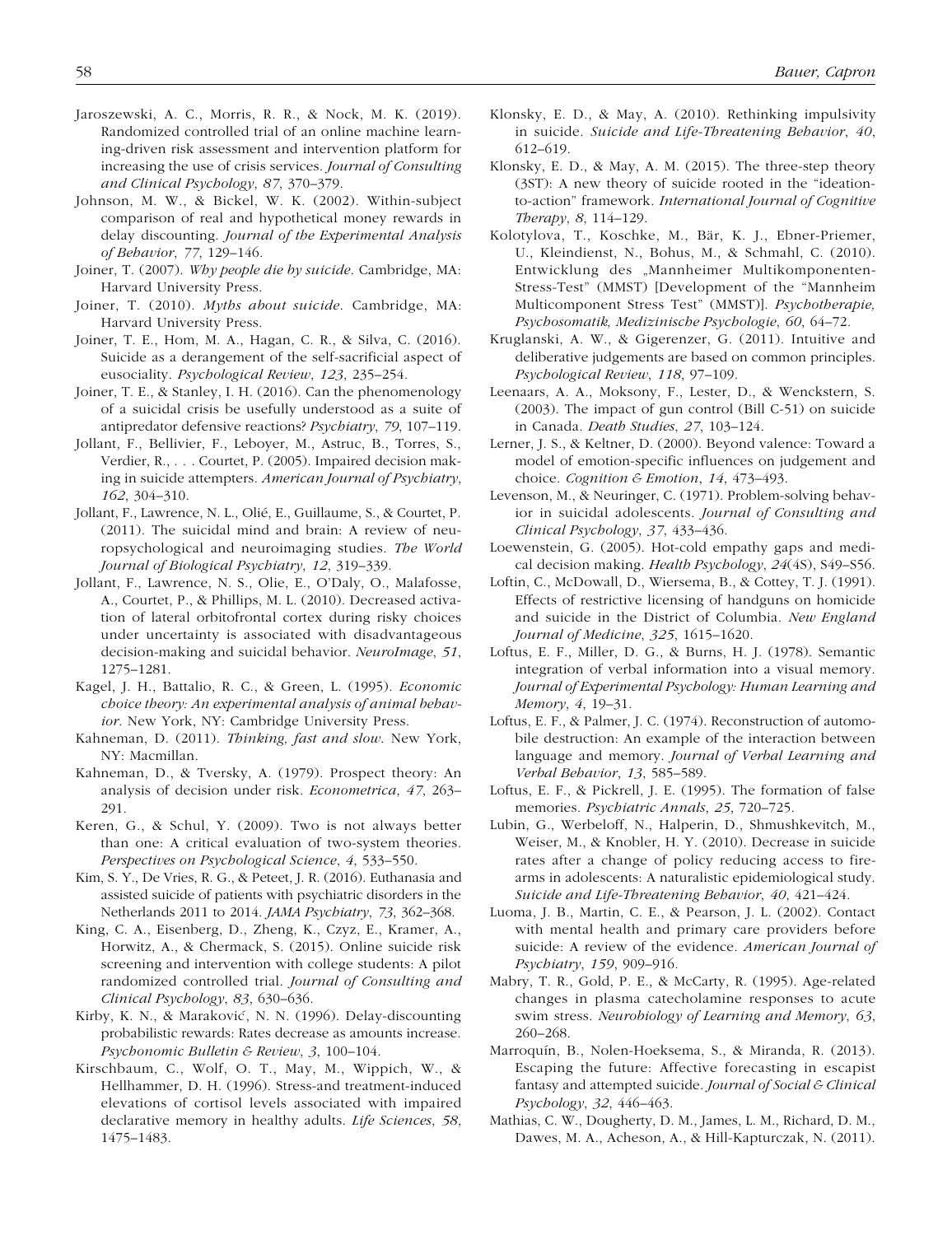Intolerance to delayed reward in girls with multiple suicide attempts. *Suicide and Life-Threatening Behavior*, *41*, 277–286.

- McClure, S. M., Laibson, D. I., Loewenstein, G., & Cohen, J. D. (2004). Separate neural systems value immediate and delayed monetary rewards. *Science*, *306*, 503–507.
- Mellers, B. A., & McGraw, A. P. (2001). Anticipated emotions as guides to choice. *Current Directions in Psychological Science*, *10*, 210–214.
- Milkman, K. L., Beshears, J., Choi, J. J., Laibson, D., & Madrian, B. C. (2011). Using implementation intentions prompts to enhance influenza vaccination rates. *Proceedings of the National Academy of Sciences, USA*, *108*, 10415–10420.
- Mill, J. S. (1863). *Utilitarianism*. London, England: Parker, Son and Bourn.
- Millner, A. J., den Ouden, H. E., Gershman, S. J., Glenn, C. R., Kearns, J. C., Bornstein, A. M., . . . Nock, M. K. (2019). Suicidal thoughts and behaviors are associated with an increased decision-making bias for active responses to escape aversive states. *Journal of Abnormal Psychology*, *128*, 106–118.
- Millner, A. J., Lee, M. D., & Nock, M. K. (2017). Describing and measuring the pathway to suicide attempts: A preliminary study. *Suicide and Life-Threatening Behavior*, *47*, 353–369.
- Mischel, W. (1973). Toward a cognitive social learning reconceptualization of personality. *Psychological Review*, *80*, 252–283.
- Moeller, F. G., Barratt, E. S., Dougherty, D. M., Schmitz, J. M., & Swann, A. C. (2001). Psychiatric aspects of impulsivity. *American Journal of Psychiatry*, *158*, 1783–1793.
- Morgan, C. A., III., Hazlett, G., Doran, A., Garrett, S., Hoyt, G., Thomas, P., . . . Southwick, S. M. (2004). Accuracy of eyewitness memory for persons encountered during exposure to highly intense stress. *International Journal of Law and Psychiatry*, *27*, 265–279.
- National Center for Health Statistics. (2017). *Health, United States, 2016, with chartbook on long-term trends in health* (No. 2017-1232). Hyattsville, MD: National Center for Health Statistics.
- Neisser, U., & Harsch, N. (1992). Phantom flashbulbs: False recollections of hearing the news about Challenger. In E. Winograd & U. Neisser (Eds.), *Emory Symposia in Cognition, 4. Affect and accuracy in recall: Studies of "flashbulb" memories* (pp. 9–31). New York, NY: Cambridge University Press.
- Neuringer, C. (1964). Rigid thinking in suicidal individuals. *Journal of Consulting Psychology*, *28*, 54–58.
- Nock, M. K., Hwang, I., Sampson, N. A., & Kessler, R. C. (2010). Mental disorders, comorbidity and suicidal behavior: Results from the National Comorbidity Survey Replication. *Molecular Psychiatry*, *15*, 868–876.
- Nock, M. K., Stein, M. B., Heeringa, S. G., Ursano, R. J., Colpe, L. J., Fullerton, C. S., & Zaslavsky, A. M. (2014). Prevalence and correlates of suicidal behavior among soldiers: Results from the Army Study to Assess Risk and Resilience in Servicemembers (Army STARRS). *JAMA Psychiatry*, *71*, 514–522.
- Nordentoft, M., Qin, P., Helweg-Larsen, K., & Juel, K. (2006). Time-trends in method-specific suicide rates compared

with the availability of specific compounds. The Danish experience. *Nordic Journal of Psychiatry*, *60*, 97–106.

- O'Connor, R. C. (2011). Towards an integrated motivational– volitional model of suicidal behaviour. In R. C. O'Connor, S. Platt, & J. Gordon (Eds.), *International handbook of suicide prevention: Research, policy and practice* (Vol. 1, pp. 181–198). West Sussex, England: Wiley.
- Osman, M. (2004). An evaluation of dual-process theories of reasoning. *Psychonomic Bulletin & Review*, *11*, 988–1010.
- Owens, D., Horrocks, J., & House, A. (2002). Fatal and nonfatal repetition of self-harm: Systematic review. *The British Journal of Psychiatry*, *181*, 193–199.
- Patsiokas, A. T., Clum, G. A., & Luscomb, R. L. (1979). Cognitive characteristics of suicide attempters. *Journal of Consulting and Clinical Psychology*, *47*, 478–484.
- Pereira, J. (2011). Legalizing euthanasia or assisted suicide: The illusion of safeguards and controls. *Current Oncology*, *18*(2), e38–e45.
- Perkins, H. W. (2002). Social norms and the prevention of alcohol misuse in collegiate contexts. *Journal of Studies on Alcohol*, *14*(Suppl.), 164–172.
- Perrah, M., & Wichman, H. (1987). Cognitive in suicide attempters. *Suicide and Life-Threatening Behavior*, *17*, 251–255.
- Peters, E., Västfjäll, D., Gärling, T., & Slovic, P. (2006). Affect and decision making: A "hot" topic. *Journal of Behavioral Decision Making*, *19*, 79–85.
- Peterson, L. G., Peterson, M., O'Shanick, G. J., & Swann, A. (1985). Self-inflicted gunshot wounds: Lethality of method versus intent. *American Journal of Psychiatry*, *142*, 228– 231
- Porter, S., Yuille, J. C., & Lehman, D. R. (1999). The nature of real, implanted, and fabricated memories for emotional childhood events: Implications for the recovered memory debate. *Law and Human Behavior*, *23*, 517–537.
- Preston, S. D., Buchanan, T. W., Stansfield, R. B., & Bechara, A. (2007). Effects of anticipatory stress on decision making in a gambling task. *Behavioral Neuroscience*, *121*, 257–263.
- Prinstein, M. J. (2008). Introduction to the special section on suicide and nonsuicidal self-injury: A review of unique challenges and important directions for self-injury science. *Journal of Consulting and Clinical Psychology*, *76*, 1–8.
- Pronin, E., Lin, D. Y., & Ross, L. (2002). The bias blind spot: Perceptions of bias in self versus others. *Personality and Social Psychology Bulletin*, *28*, 369–381.
- Regional Euthanasia Review Committees. (2015). *Annual report 2014*. Retrieved from [https://www.euthanasiecom](https://www.euthanasiecommissie.nl/Images/Jaarverslag%202014%20RTE_tcm52-44502.pdf) [missie.nl/Images/Jaarverslag%202014%20RTE\\_tcm52-](https://www.euthanasiecommissie.nl/Images/Jaarverslag%202014%20RTE_tcm52-44502.pdf) [44502.pdf](https://www.euthanasiecommissie.nl/Images/Jaarverslag%202014%20RTE_tcm52-44502.pdf)
- Reisch, L. A., & Sunstein, C. R. (2016). Do Europeans like nudges? *Judgment and Decision Making*, *11*, 310–325.
- Richard-Devantoy, S., Berlim, M. T., & Jollant, F. (2014). A meta-analysis of neuropsychological markers of vulnerability to suicidal behavior in mood disorders. *Psychological Medicine*, *44*, 1663–1673. doi:10.1017/S0033291713002304
- Rudd, M. D. (2006). Fluid vulnerability theory: A cognitive approach to understanding the process of acute and chronic suicide risk. In T. E. Ellis (Ed.), *Cognition and suicide: Theory, research, and therapy* (pp. 355–368). Washington, DC: American Psychological Association.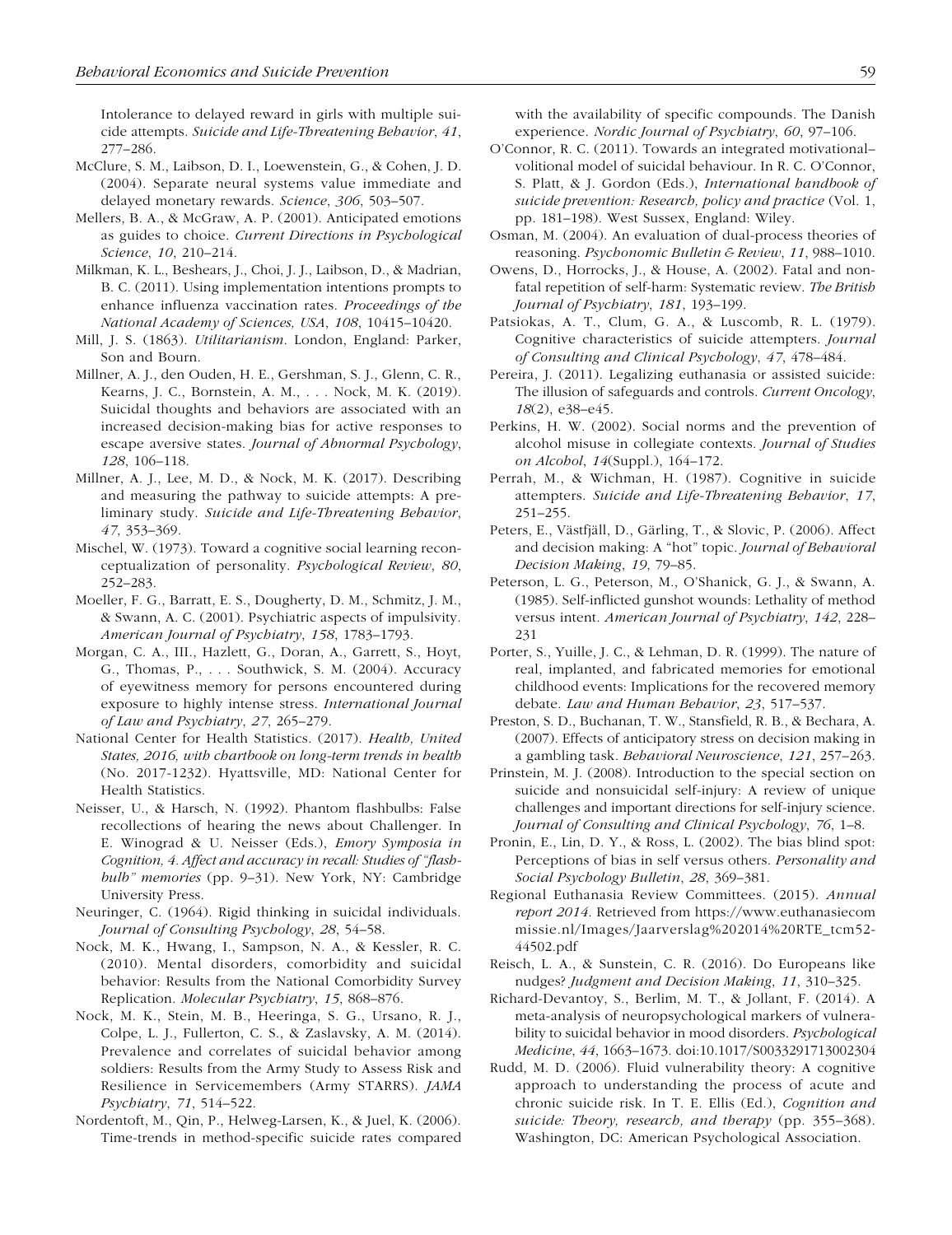- Runeson, B., Haglund, A., Lichtenstein, P., & Tidemalm, D. (2016). Suicide risk after nonfatal self-harm: A national cohort study, 2000-2008. *The Journal of Clinical Psychiatry*, *77*, 240–246.
- Safer, M. A., Bonanno, G. A., & Field, N. P. (2001). "It was never that bad": Biased recall of grief and long-term adjustment to the death of a spouse. *Memory*, *9*, 195–203.
- Saffer, B. Y., & Klonsky, E. D. (2018). Do neurocognitive abilities distinguish suicide attempters from suicide ideators? A systematic review of an emerging research area. *Clinical Psychology: Science and Practice*, *25*(1), Article e12227. doi:10.1111/cpsp.12227
- Schwarz, N. (2004). Metacognitive experiences in consumer judgment and decision making. *Journal of Consumer Psychology*, *14*, 332–348.
- Seiden, R. H. (1978). Where are they now? A follow-up study of suicide attempters from the Golden Gate Bridge. *Suicide and Life-Threatening Behavior*, *8*, 203–216.
- Semmler, C., Brewer, N., & Wells, G. L. (2004). Effects of postidentification feedback on eyewitness identification and nonidentification confidence. *Journal of Applied Psychology*, *89*, 334–346.
- Shneidman, E. S. (1993). *Suicide as psychache: A clinical approach to self-destructive behavior*. Lanham, MD: Jason Aronson.
- Simon, H. A. (1955). A behavioral model of rational choice. *The Quarterly Journal of Economics*, *69*, 99–118.
- Simon, H. A. (1986). Rationality in psychology and economics. *Journal of Business*, *59*, S209–S224.
- Simon, T. R., Swann, A. C., Powell, K. E., Potter, L. B., Kresnow, M. J., & O'Carroll, P. W. (2001). Characteristics of impulsive suicide attempts and attempters. *Suicide and Life-Threatening Behavior*, *32*(Suppl. 1), 49–59.
- Slovic, P., Finucane, M., Peters, E., & MacGregor, D. G. (2002). Rational actors or rational fools: Implications of the affect heuristic for behavioral economics. *The Journal of Socio-Economics*, *31*, 329–342.
- Slovic, P., Finucane, M. L., Peters, E., & MacGregor, D. G. (2007). The affect heuristic. *European Journal of Operational Research*, *177*, 1333–1352.
- Stanley, I. H. (2019, April). *A randomized clinical trial of lethal means safety counseling for young adults at risk for suicide with firearm familiarity*. Symposium presented at the annual meeting of the American Association for Suicidology, Denver, CO.
- Stanley, I. H., Hom, M. A., Rogers, M. L., Anestis, M. D., & Joiner, T. E. (2017). Discussing firearm ownership and access as part of suicide risk assessment and prevention: "Means safety" versus "means restriction." *Archives of Suicide Research*, *21*, 237–253.
- Stanley, I. H., Rufino, K. A., Rogers, M. L., Ellis, T. E., & Joiner, T. E. (2016). Acute Suicidal Affective Disturbance (ASAD): A confirmatory factor analysis with 1442 psychiatric inpatients. *Journal of Psychiatric Research*, *80*, 97–104.
- Stanovich, K. E., & West, R. F. (2000). Individual differences in reasoning: Implications for the rationality debate? *Behavioral & Brain Sciences*, *23*, 645–665.
- Stanovich, K. E., West, R. F., & Toplak, M. E. (2013). Myside bias, rational thinking, and intelligence. *Current Directions in Psychological Science*, *22*, 259–264.
- Sunstein, C. R. (2014). *Why nudge?: The politics of libertarian paternalism*. New Haven, CT: Yale University Press.
- Sunstein, C. R. (2018). Misconceptions about nudges. *Journal of Behavioral Economics for Policy*, *1*, 61–67.
- Szanto, K. (2017). Cognitive deficits: Underappreciated contributors to suicide. *The American Journal of Geriatric Psychiatry*, *25*, 630–632.
- Szanto, K., de Bruin, W. B., Parker, A. M., Hallquist, M. N., Vanyukov, P. M., & Dombrovski, A. Y. (2015). Decisionmaking competence and attempted suicide. *The Journal of Clinical Psychiatry*, *76*, e1590–e1597.
- Thaler, R. (1981). Some empirical evidence on dynamic inconsistency. *Economics Letters*, *8*, 201–207.
- Thaler, R. H. (2018). From cashews to nudges: The evolution of behavioral economics. *American Economic Review*, *108*, 1265–1287.
- Thaler, R. H., & Sunstein, C. R. (2008). *Nudge: Improving decisions about health, wealth, and happiness*. New York, NY: Penguin Group.
- Thompson, J. M. T. (1975). Experiments in catastrophe. *Nature*, *254*, 392–395.
- Tidemalm, D., Långström, N., Lichtenstein, P., & Runeson, B. (2008). Risk of suicide after suicide attempt according to coexisting psychiatric disorder: Swedish cohort study with long term follow-up. *BMJ*, *337*, Article a2205. doi:10.1136/ bmj.a2205
- Tucker, R. P., Michaels, M. S., Rogers, M. L., Wingate, L. R., & Joiner, T. E., Jr. (2016). Construct validity of a proposed new diagnostic entity: Acute Suicidal Affective Disturbance (ASAD). *Journal of Affective Disorders*, *189*, 365–378.
- Tversky, A., & Kahneman, D. (1974). Judgment under uncertainty: Heuristics and biases. *Science*, *185*, 1124–1131.
- Tversky, A., & Kahneman, D. (1981). The framing of decisions and the psychology of choice. *Science*, *211*, 453–458.
- Tversky, A., & Kahneman, D. (1992). Advances in prospect theory: Cumulative representation of uncertainty. *Journal of Risk and Uncertainty*, *5*, 297–323.
- Van Orden, K. A., Witte, T. K., Cukrowicz, K. C., Braithwaite, S. R., Selby, E. A., & Joiner, T. E., Jr. (2010). The interpersonal theory of suicide. *Psychological Review*, *117*, 575–600.
- Västfjäll, D., Slovic, P., Burns, W. J., Erlandsson, A., Koppel, L., Asutay, E., & Tinghög, G. (2016). The arithmetic of emotion: Integration of incidental and integral affect in judgments and decisions. *Frontiers in Psychology*, *7*, Article 325. doi:10.3389/fpsyg.2016.00325
- Vijayakumar, L., Kumar, M. S., & Vijayakumar, V. (2011). Substance use and suicide. *Current Opinion in Psychiatry*, *24*, 197–202.
- Walsh, C. G., Ribeiro, J. D., & Franklin, J. C. (2017). Predicting risk of suicide attempts over time through machine learning. *Clinical Psychological Science*, *5*, 457–469.
- Wegener, D. T., & Petty, R. E. (1997). The flexible correction model: The role of naive theories of bias in bias correction. In M. P. Zanna (Ed.), *Advances in experimental social psychology* (Vol. 29, pp. 141–208). San Diego, CA: Academic Press.
- Weishaar, M. E., & Beck, A. T. (1992). Hopelessness and suicide. *International Review of Psychiatry*, *4*, 177–184.